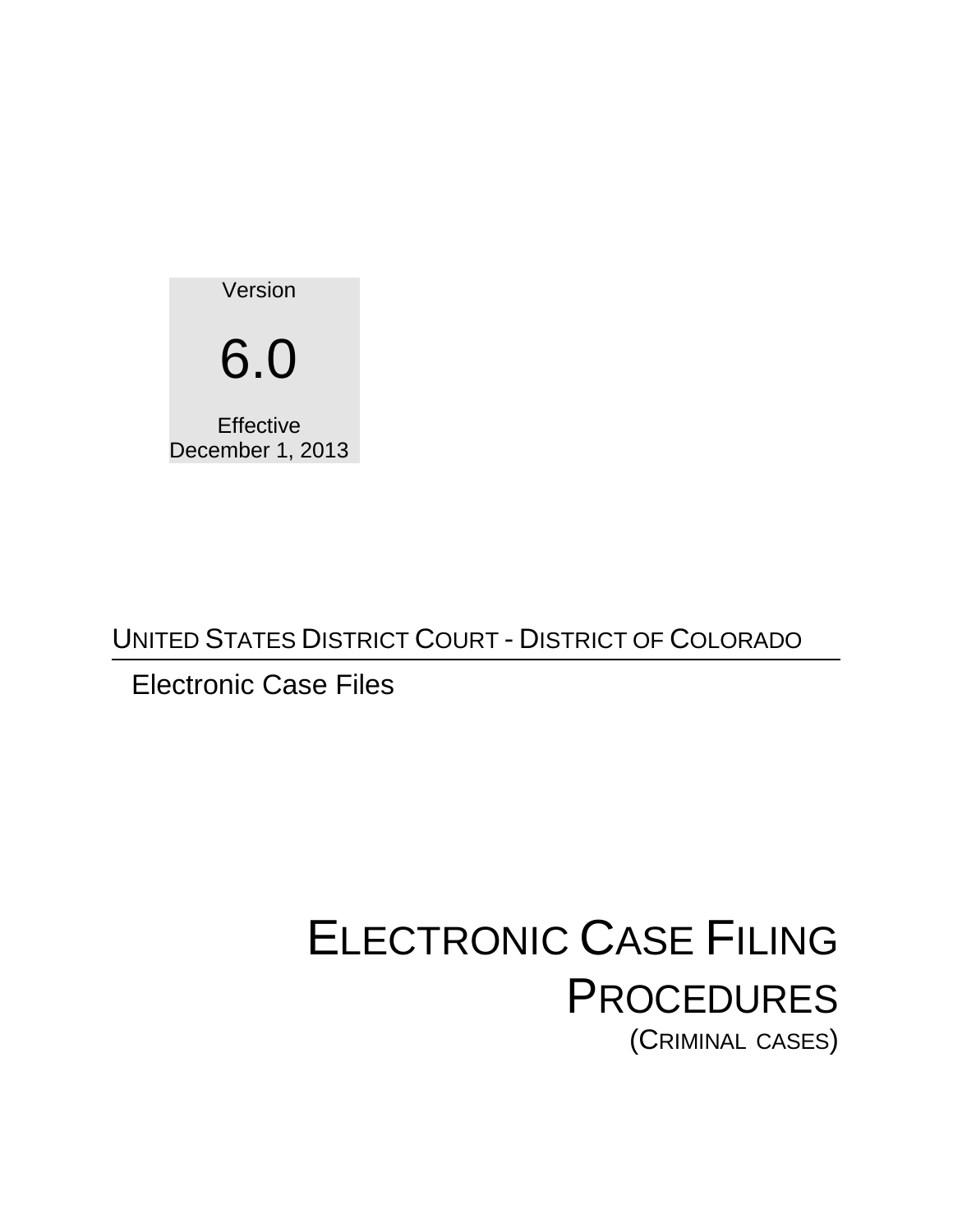#### **ELECTRONIC CASE FILING PROCEDURES FOR THE DISTRICT OF COLORADO (CRIMINAL CASES) Effective December 1, 2013**

# **Table of Contents**

| L    |      |                                                         |  |
|------|------|---------------------------------------------------------|--|
|      | 1.1  |                                                         |  |
|      | 1.2  |                                                         |  |
|      | 1.3  |                                                         |  |
|      | 1.4  |                                                         |  |
| П.   |      |                                                         |  |
|      | 2.1  |                                                         |  |
|      | 2.2  |                                                         |  |
| III. |      |                                                         |  |
|      | 3.1  |                                                         |  |
|      | 3.2  |                                                         |  |
|      | 3.3  |                                                         |  |
|      | 3.4  |                                                         |  |
|      | 3.5  |                                                         |  |
| IV.  |      |                                                         |  |
|      | 4.1  |                                                         |  |
|      | 4.2  |                                                         |  |
|      | 4.3  |                                                         |  |
|      | 4.4  |                                                         |  |
|      | 4.5  |                                                         |  |
|      | 4.6  |                                                         |  |
|      | 4.7  | Service<br>.12                                          |  |
|      | 4.8  | Oversized Electronic Documents; Exhibits to a Pleading, |  |
|      |      |                                                         |  |
|      | 4.9  |                                                         |  |
|      | 4.10 |                                                         |  |
|      |      |                                                         |  |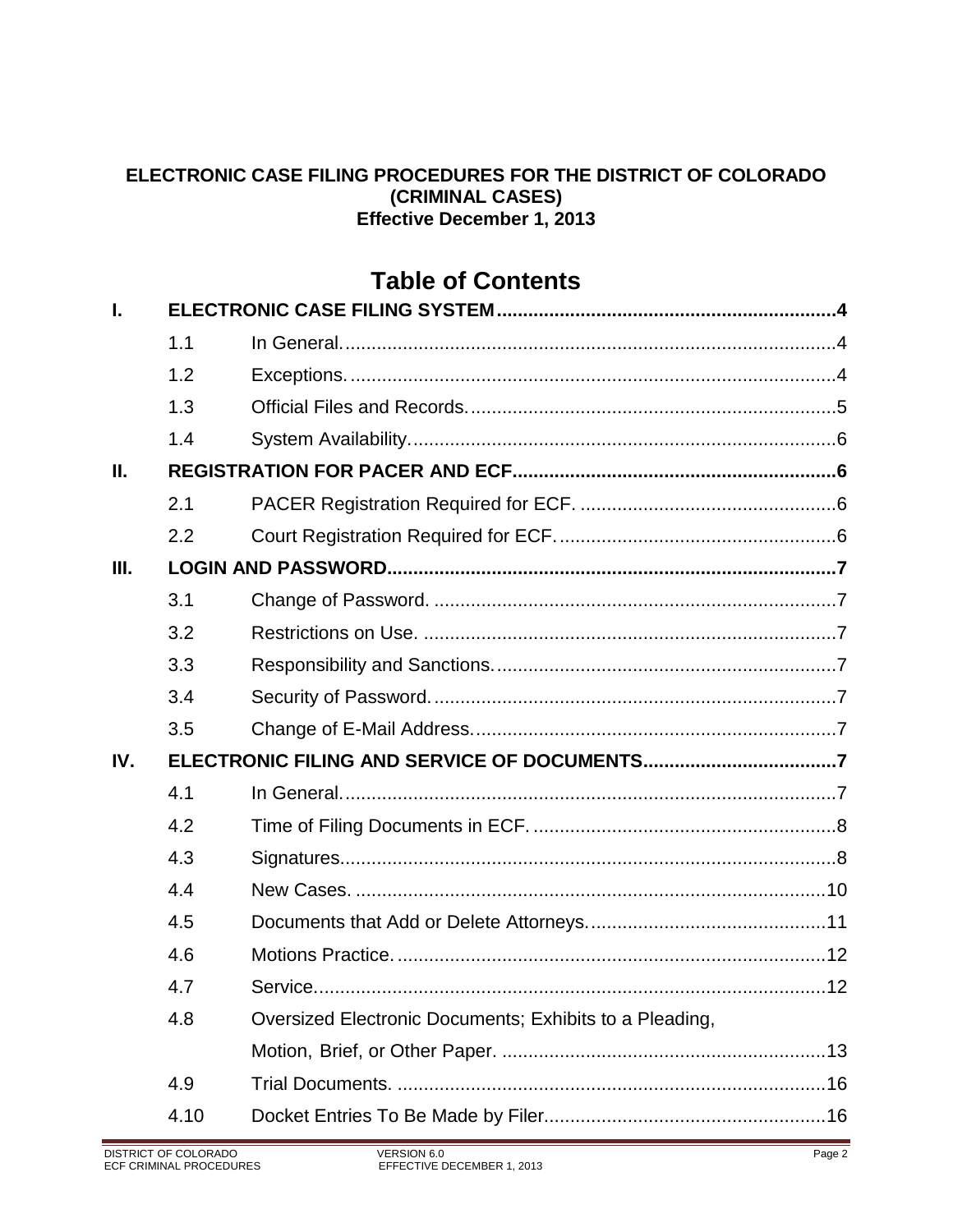|             | 4.11 |  |  |  |
|-------------|------|--|--|--|
|             | 4.12 |  |  |  |
|             | 4.13 |  |  |  |
|             | 4.14 |  |  |  |
|             | 4.15 |  |  |  |
| $V_{\cdot}$ |      |  |  |  |
|             | 5.1  |  |  |  |
|             | 5.2  |  |  |  |
|             | 5.3  |  |  |  |
|             | 5.4  |  |  |  |
|             | 5.5  |  |  |  |
|             | 5.6  |  |  |  |
| VI.         |      |  |  |  |
| VII.        |      |  |  |  |
|             | 7.1  |  |  |  |
|             | 7.2  |  |  |  |
|             | 7.3  |  |  |  |
|             | 7.4  |  |  |  |
| VIII.       |      |  |  |  |
| IX.         |      |  |  |  |
|             | 9.1  |  |  |  |
|             | 9.2  |  |  |  |
|             | 9.3  |  |  |  |
|             |      |  |  |  |
|             |      |  |  |  |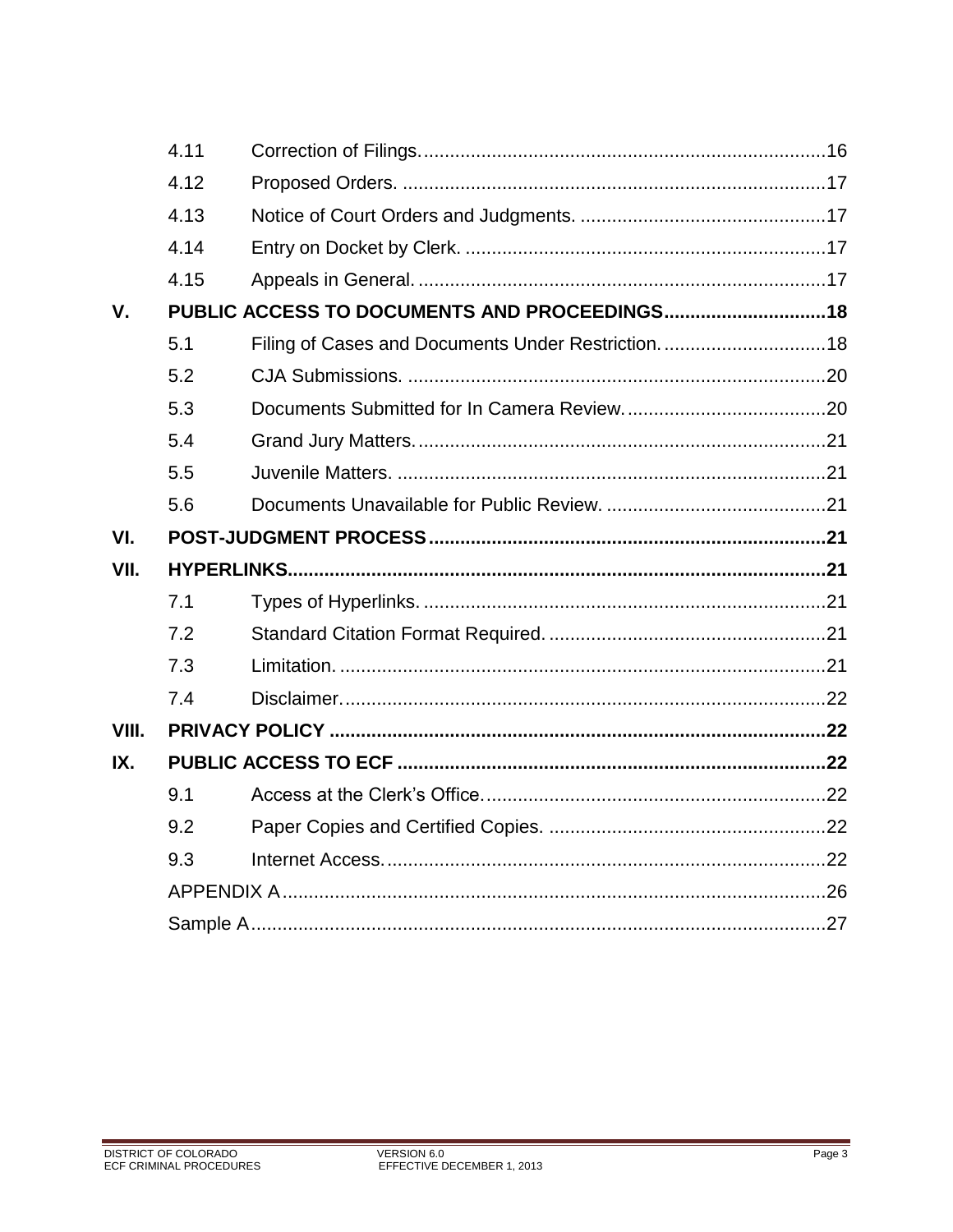#### **ELECTRONIC CASE FILING PROCEDURES FOR THE DISTRICT OF COLORADO (CRIMINAL CASES) Effective December 1, 2013**

#### <span id="page-3-1"></span><span id="page-3-0"></span>**I. ELECTRONIC CASE FILING SYSTEM**

**1.1 In General.** Unless otherwise permitted by these administrative procedures, by local rules, or by a general order of the court, all documents filed in criminal cases, shall be filed electronically in a portable document format (PDF) using the Electronic Case Filing System (ECF) connected through the court's web site at [HERE.](http://www.cod.uscourts.gov/)

#### <span id="page-3-2"></span>**1.2 Exceptions.**

- **(a) Materials That Cannot Be Converted to Electronic Form.**  Materials that cannot be converted to electronic form (e.g., videotape, audiotape, etc.) may be filed by delivering them directly to the clerk's office and following Section 5.8(F) of these procedures. For brevity, these procedures sometimes refer to these materials as "conventionally submitted materials."
- **(b) Charging Documents.** Complaints, informations, indictments, and superseding or amended versions of the same required to be filed as charging documents are governed by Section 5.4 of these procedures.
- **(c) Documents for Issuance.** Documents requiring issuance by the court (e.g., search warrants, wiretaps, pen registers, etc.), except as otherwise covered by Section 5.4, should be delivered via the secure portal to the clerk's office or judicial officer as appropriate.
- **(d) Plea Agreements.** A plea agreement shall be submitted to the judicial officer for review at least 48 hours prior to the hearing pursuant to D.C.COLO.LCrR 11.1 using the process described in Section 5.12 of these procedures.
- **(e) Restricted Cases.** Cases commenced under restriction pursuant to statute or restricted pursuant to order in accordance with the local rules of this court shall be filed in accordance with Section VI.
- **(f) Restricted Documents, Restricted Submissions, Documents for In Camera Review, Grand Jury Matters, and Juvenile Matters.** Such documents shall be filed in accordance with Section VI, D.C.COLO.LCrR 6.1 and D.C.COLO.LCrR 47.1.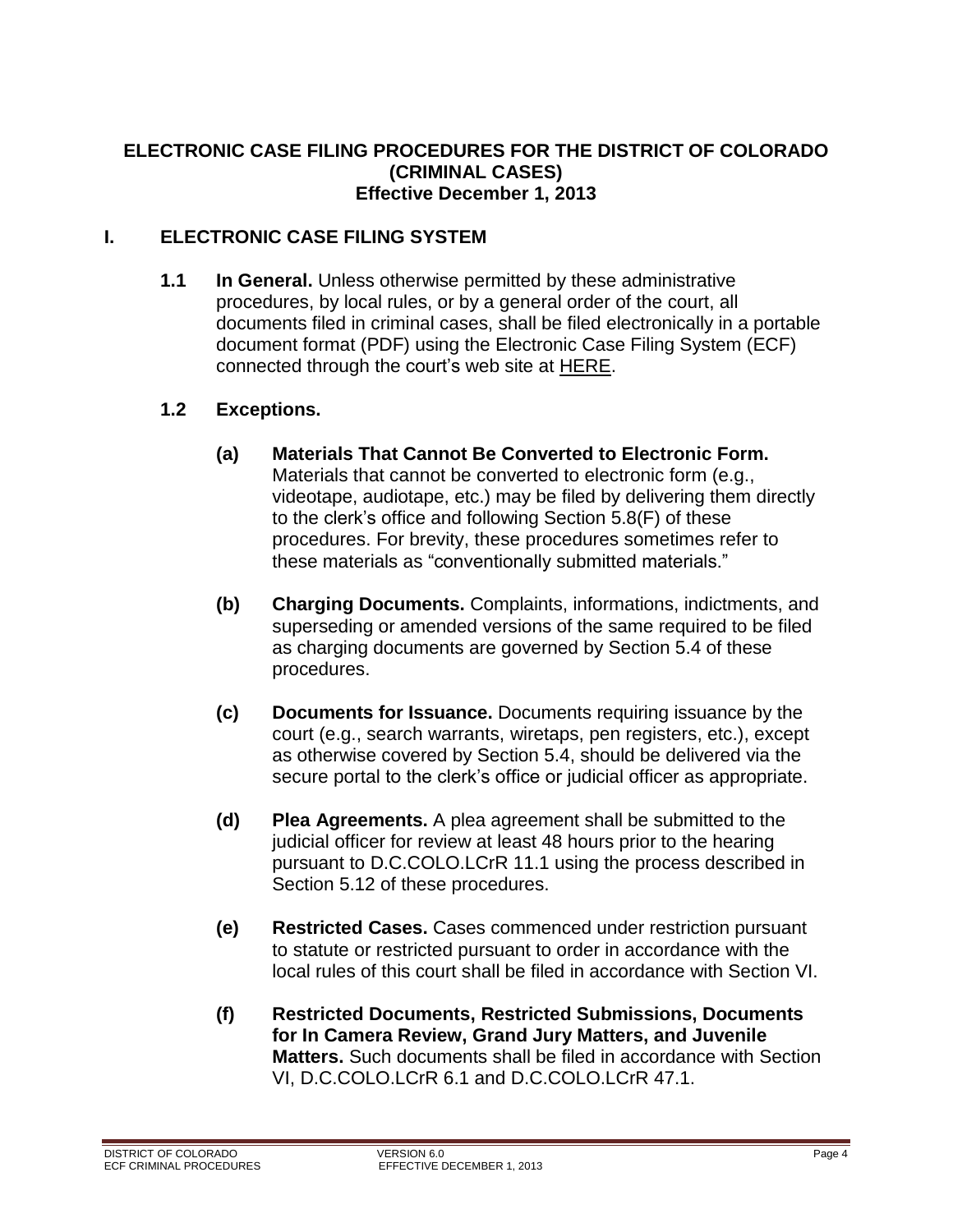**(g) Prisoner and Non-Prisoner Pro Se.** Prisoner and non-prisoner pro se parties may not use ECF for criminal case filings and must file their documents in paper. Their documents will be scanned and uploaded into ECF by court staff.

#### <span id="page-4-0"></span>**1.3 Official Files and Records.**

- **(a) Files**. The clerk's office will not maintain a paper court file in any criminal case commenced after December 5, 2005, except as otherwise provided in these procedures.
- **(b) Official Record.** The official court record from December 5, 2005, forward shall be the electronic file maintained on the court's servers and any documents or exhibits which these procedures allow to be filed by delivery to the clerk's office and are not scanned and posted to ECF.
- **(c) Filing for Purposes of Rules**. Electronic transmission of a document to ECF consistent with these procedures, together with the transmission of a Notice of Electronic Filing (NEF) that the court's system generates from the electronic submission, constitutes filing of the document for purposes of the Federal Rules of Criminal Procedure and the local rules of this court, and constitutes entry of the document on the docket kept by the clerk.
- **(d) Filer Required to Maintain Certain Documents.** Documents (a) that are electronically filed and (b) that require signatures, other than or in addition to that of the filer (e.g., affidavits), must be maintained in paper form by the filer until two years after all time periods for appeal have expired, all appeals are final, or the completion of the sentences of all defendants, whichever is later. At the request of the court, the filer must provide the documents for review.
- **(e) Legible.** Filers are required to verify that all documents are legible before the documents are filed electronically with the court.
- **(f) Scanning.** Filers shall only scan documents unavailable in an electronic format. Documents shall be converted to PDF directly from the software application in which they were created (e.g., Word, WordPerfect, Excel). *Documents converted electronically shall be text-searchable*.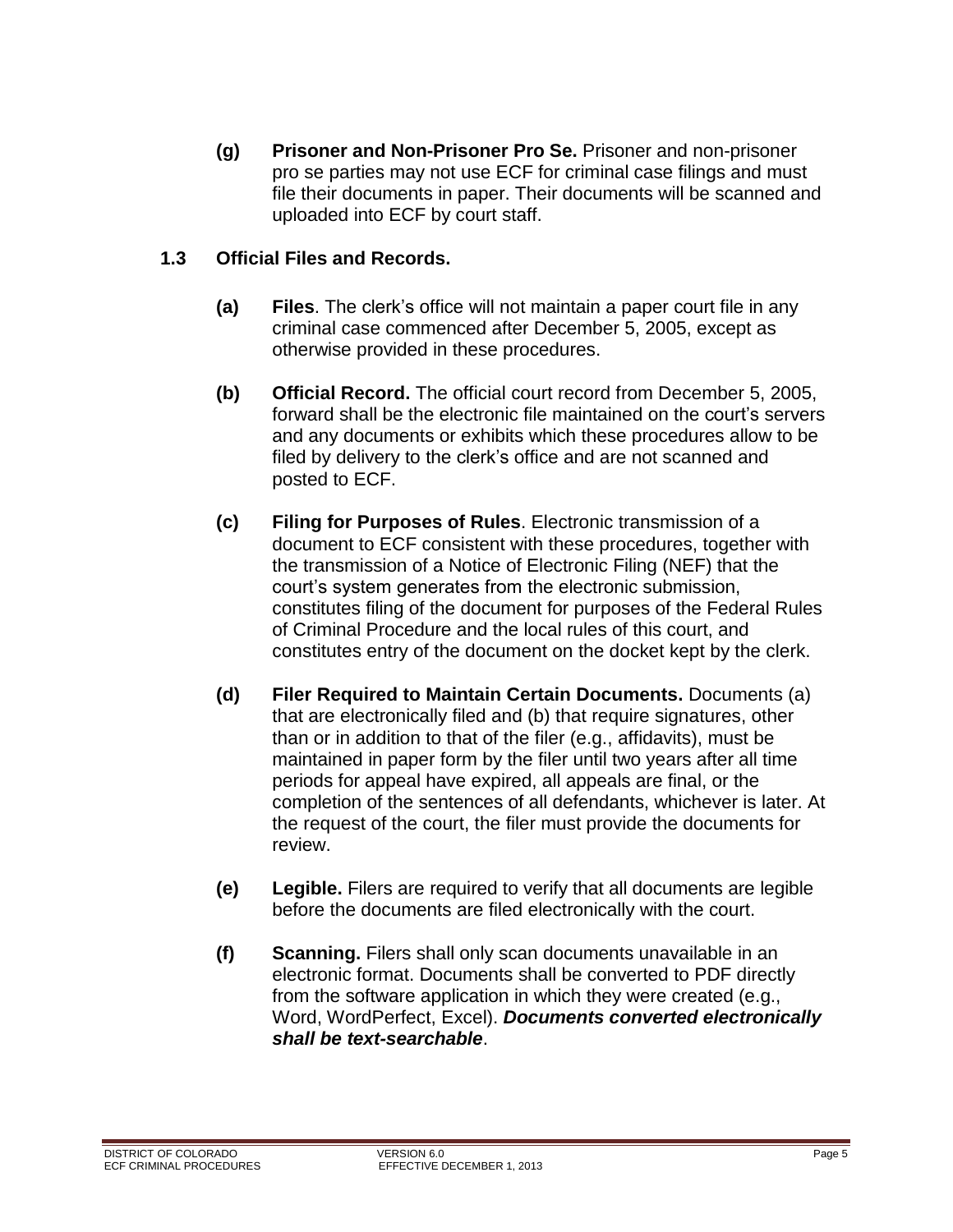#### <span id="page-5-0"></span>**1.4 System Availability.**

- **(a) Schedule.** ECF will be available 24 hours a day, seven days a week. If maintenance or repairs require a period of downtime, advance notice will be provided on the court's web site.
- **(b) ECF Help Desk**. The ECF help desk is supported Monday through Friday between the hours of 8:00 a.m. and 5:00 p.m. Mountain Time. The help desk may be contacted by:
	- (1) telephone at 303-335-2050 or 1-866-365-6381; or
	- (2) electronic mail (e-mail) at [cod\\_cmecf@cod.uscourts.gov.](mailto:cod_cmecf@cod.uscourts.gov)

#### <span id="page-5-2"></span><span id="page-5-1"></span>**II. REGISTRATION FOR PACER AND ECF**

**2.1 PACER Registration Required for ECF.** Documents already on the court's servers are accessed through the Public Access to Court Electronic Records ("PACER") Service Center. The Notice of Electronic Filing generated by each transmission of a document to ECF permits the filer and each recipient, without charge, to view, print, and/or download the document filed. Any subsequent use of ECF to review documents requires a PACER login, in addition to the ECF login and password issued by the court. To register for PACER, a user must complete the online form or submit in paper a registration form available on the PACER web site (**[PACER](http://www.pacer.gov/)**).

#### <span id="page-5-3"></span>**2.2 Court Registration Required for ECF.**

**(a) Attorney Admitted to Practice in This Court** (See

D.C.COLO.LAttyR 3 and D.C.COLO.LCrR 44.1). An attorney who is a member in good standing of the bar of this court shall register as a participant in ECF by completing the ECF Attorney Registration process on the court's web site. After the registration is approved by the court, the clerk's office will send the attorney's ECF login to the attorney's e-mail account. *The ECF account is the possession of the attorney, not the firm, and responsibility for maintenance is the attorney's*.

Attorneys registered for ECF and representing themselves *pro se* shall use ECF to file documents unless authorized to file conventionally under Section II of these procedures.

**(b) Consent to Electronic Service**. Registration as a participant in ECF shall constitute consent to electronic service of all documents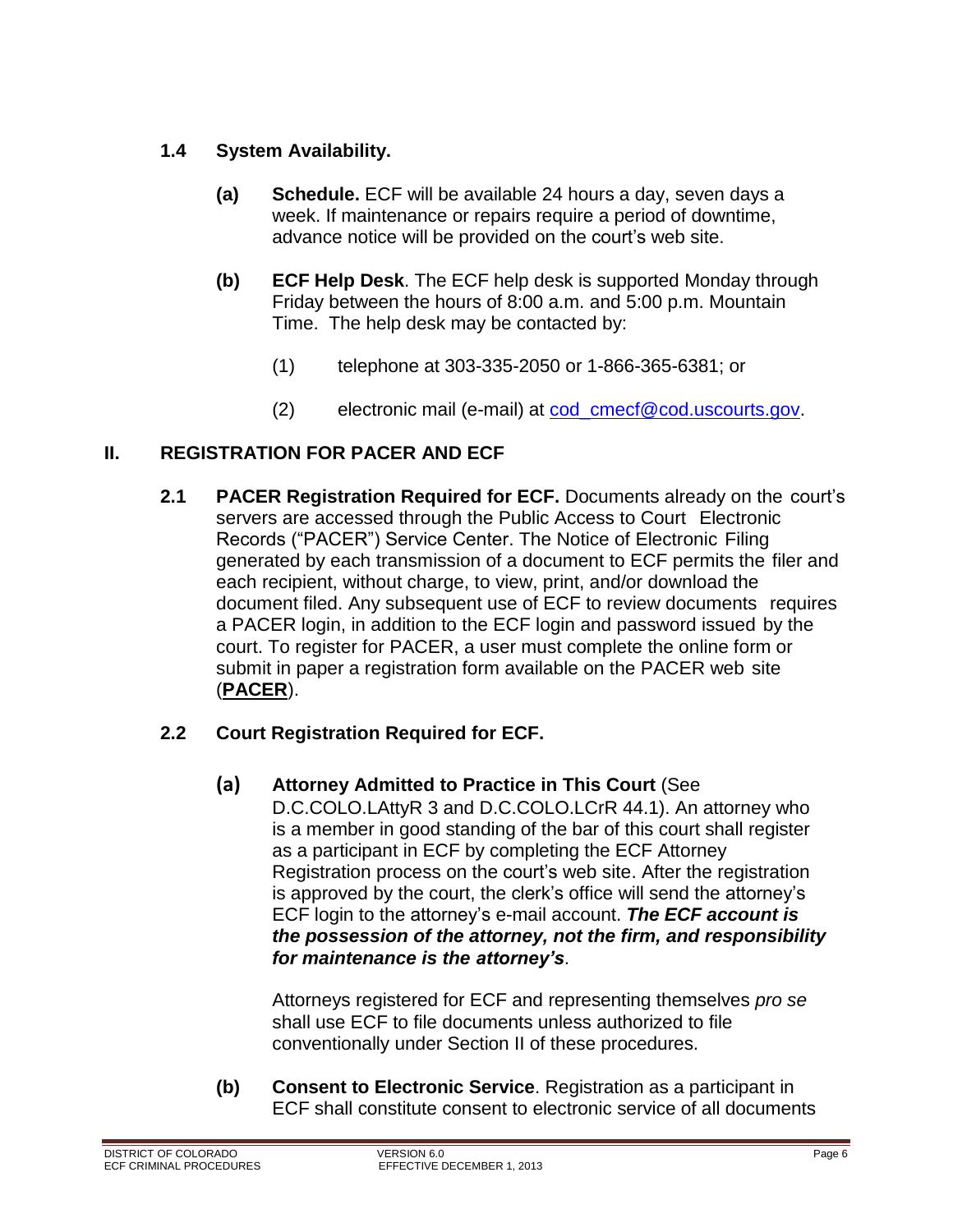in accordance with the Federal Rules of Criminal Procedure.

ECF participants shall verify that any security filtering software on the user's electronic mail system will not inhibit service from the court.

**(c) Revocation of ECF Registration and Access.** The court may, for good cause, revoke the ECF registration of an attorney.

#### <span id="page-6-1"></span><span id="page-6-0"></span>**III. LOGIN AND PASSWORD**

- **3.1 Change of Password.** After registering, an attorney may change his or her ECF password. Directions on how to do so may be found in the ECF User's Manual on the court's web site at **[HERE](http://www.cod.uscourts.gov/)**.
- <span id="page-6-2"></span>**3.2 Restrictions on Use.** No attorney shall permit or cause to permit his or her login and password to be used by anyone other than a person whom the attorney has authorized to file in the attorney's name.
- <span id="page-6-3"></span>**3.3 Responsibility and Sanctions.** An attorney is responsible for all documents filed using his or her login and password.
- <span id="page-6-4"></span>**3.4 Security of Password.** If an attorney believes that the security of an existing password has been compromised or that an ECF account has been misused, the attorney must change his or her password and contact the ECF help desk immediately.
- <span id="page-6-5"></span>**3.5 Change of E-Mail Address.** An attorney whose e-mail address changes, shall, within five days, (1) change the e-mail address in the account maintenance link in ECF and (2) file a notice of change of e-mail address.

#### <span id="page-6-7"></span><span id="page-6-6"></span>**IV. ELECTRONIC FILING AND SERVICE OF DOCUMENTS**

#### **4.1 In General.**

- **(a) Filing in ECF.** All motions, pleadings, papers, applications, briefs, memoranda of law, or other documents shall be electronically filed in ECF, except as otherwise provided by these procedures. Except as otherwise provided with respect to initiating documents (see Section 5.4 of these procedures), e-mailing a document to the clerk's office or to a judicial officer does not constitute filing the document.
- **(b) Fees Payable to Clerk**. Any fee required for filing a pleading or paper is payable to the Clerk, U.S. District Court by check, money order, credit card, or cash. The clerk's office will document the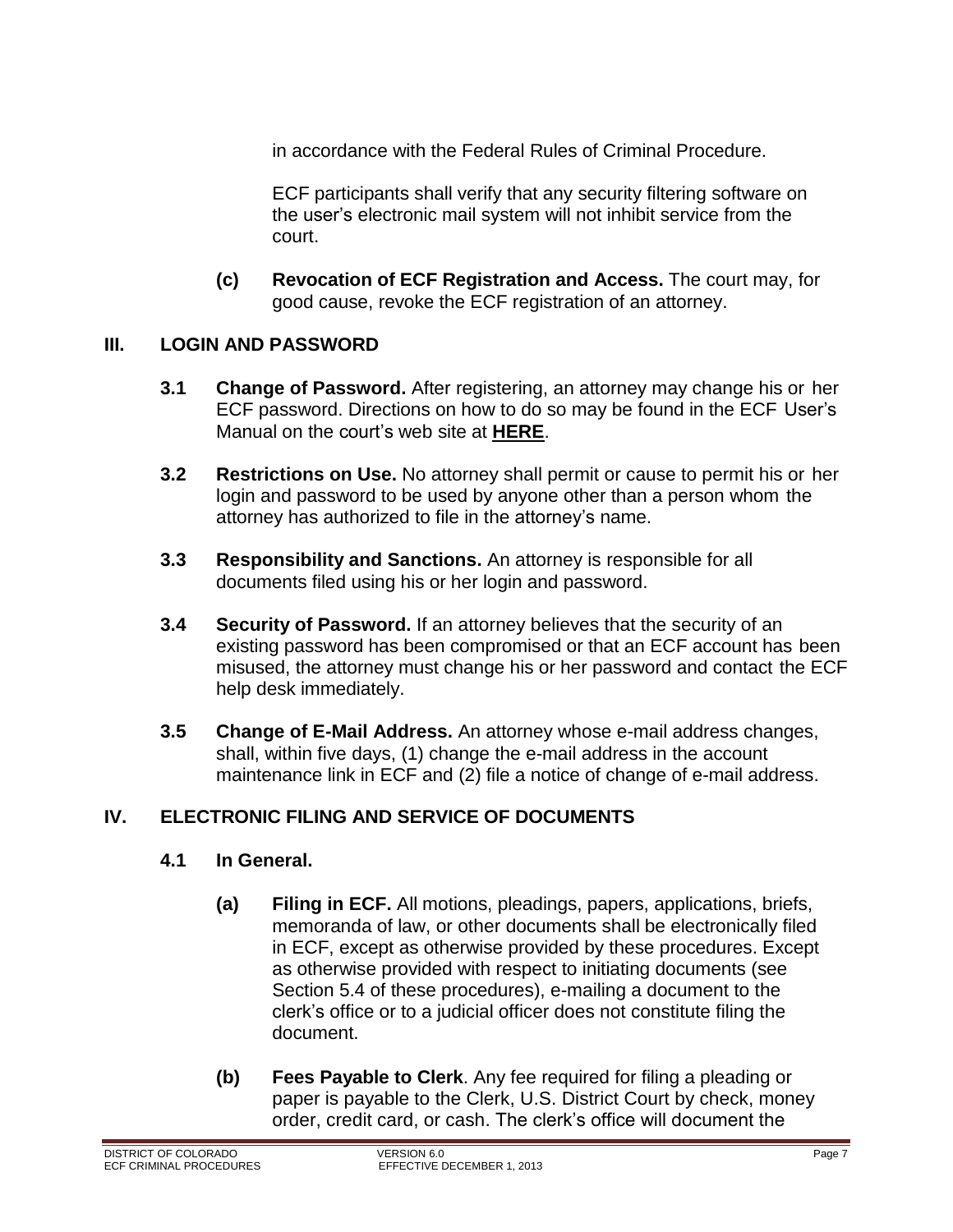receipt of fees in ECF. See Section 5.4(B)(3) for payment instructions.

#### <span id="page-7-0"></span>**4.2 Time of Filing Documents in ECF**.

- **(a) Document Deemed Timely**. A document will be deemed timely filed in ECF if it is filed prior to midnight (Mountain Time) on its due date unless a specific time is designated by a judicial officer in an order.
- **(b) ECF Technical Failure.** The clerk's office may deem the ECF site subject to a technical failure on a given day if the site is unable to accept filings. In the event of a technical failure, notice thereof will be posted on the court's web site, and documents due that day shall be due the next business day.
- **(c) Filer's Technical Difficulty.** A filer who cannot file a pleading or document due on a given date in ECF because of a technical difficulty not covered in Section 5.2(B) above must file as soon as practicable a motion for extension of time to file the pleading or document.

#### <span id="page-7-1"></span>**4.3 Signatures.**

- **(a)** "**s/ signature.**" Every pleading, written motion, and other paper to be filed electronically and requiring a signature must include a signature block with the filer's name preceded by an "s/" or "/s/" and typed in the space where the signature would otherwise appear.
- **(b) Filer's Signature on Case-Initiating Documents.** Because the rules concerning case-initiating documents do not require use of a login and password, the "s/ signature" serves as the filer's signature on all such documents filed with the court. It also serves as the filer's signature for purposes of the Federal Rules of Criminal Procedure, the local rules of this court, and any other purpose for which a signature is required in connection with proceedings before the court.
- **(c) Filer's Signature on Documents.** The login, password, and the "s/ signature" serve as the filer's signature on all documents, other than case-initiating documents, electronically filed with the court. They also serve as the filer's signature for purposes of the Federal Rules of Criminal Procedure, the local rules of this court, and any other purpose for which a signature is required in connection with proceedings before the court. **The "s/signature" must match the**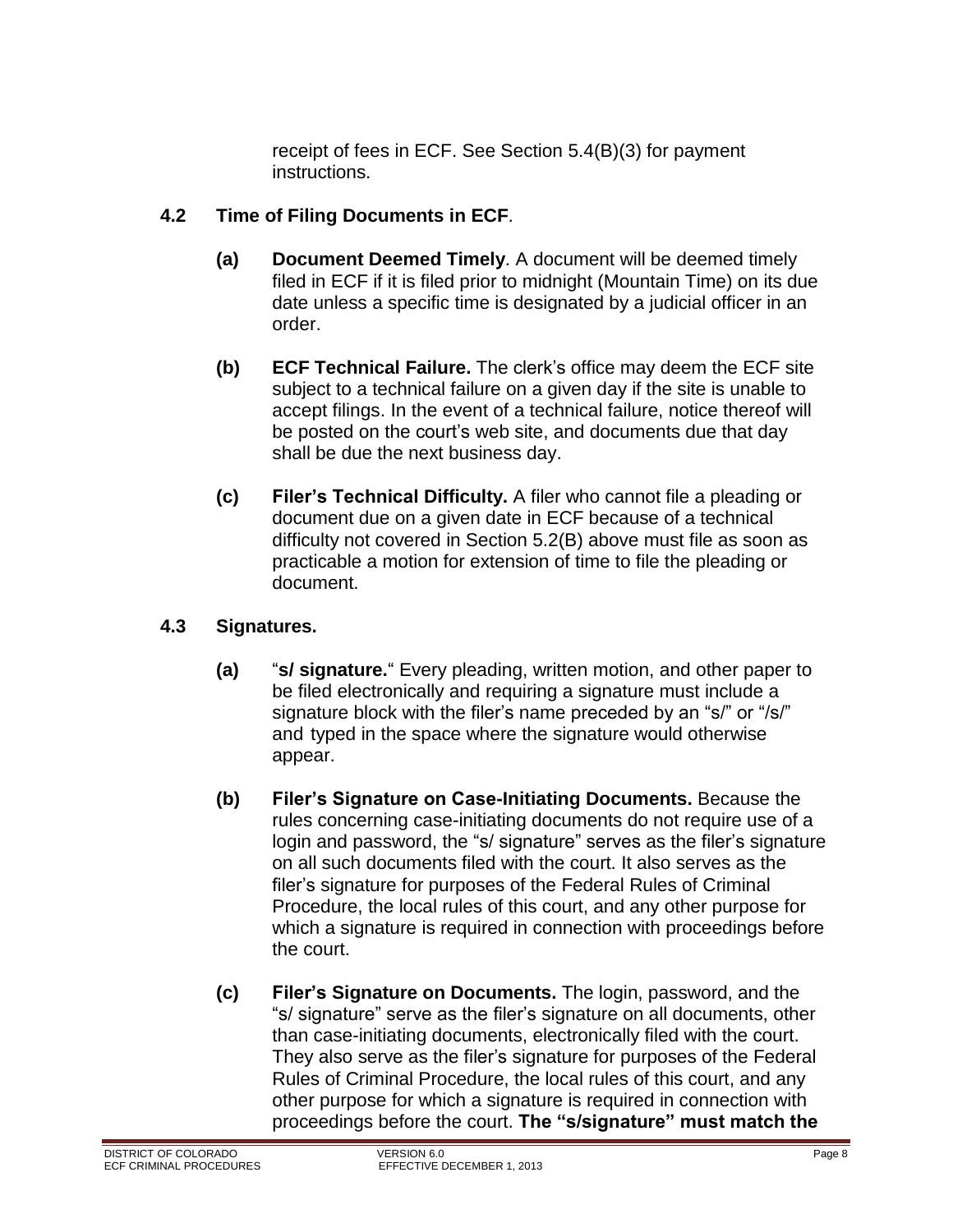**filer name on the account for which the login and password are registered**.

**(d) Signature Block.** The correct format for a signature block is as follows:

> s/ Pat Attorney *Pat Attorney* ABC Law Firm 123 South Street Denver, CO 80202-1234 Telephone: (303) 555-5555 FAX: (303) 555-5554 E-mail: [patattorney@xyz.com](mailto:patattorney@xyz.com) Attorney for (Plaintiff/Defendant) XYZ Company

- **(e) Multiple Signatures.** When a stipulation or other document (e.g., a joint motion or joint exhibit list) requires two or more signatures:
	- (1) the filer shall confirm that the content of the document is acceptable to all signatories by obtaining their ink signatures or electronic signature (by e-mail or facsimile) authorization from counsel; and
	- (2) the filer shall file the document electronically using the "s/ signature" **for each signatory**.
- **(f) Non-Attorney/Third Party Signatures.** If a document requires a signature other than that of the filer (e.g., an affidavit or declaration), the filer must obtain the ink signature of the signatory and the notary if applicable on the paper document. The filer shall then cause the "s/ signature" of the signatory and the notary if applicable to be placed on the electronic word processing version of the document. After obtaining the ink signature(s) on paper and affixing the "s/ signature(s)" to the word processing version, the filer shall cause the word processing version to be converted to PDF and posted to ECF. Scanning the document and posting the scanned result to ECF should be avoided. By filing the document, the filer certifies that the document has been signed by all necessary people, including affiant or declarant and notary if applicable, that the ink-signed version exists, and that the document will be available in the filer's office for inspection.
	- (1) This rule includes all notarized documents.
	- (2) This rule includes all documents requiring the signature(s) of a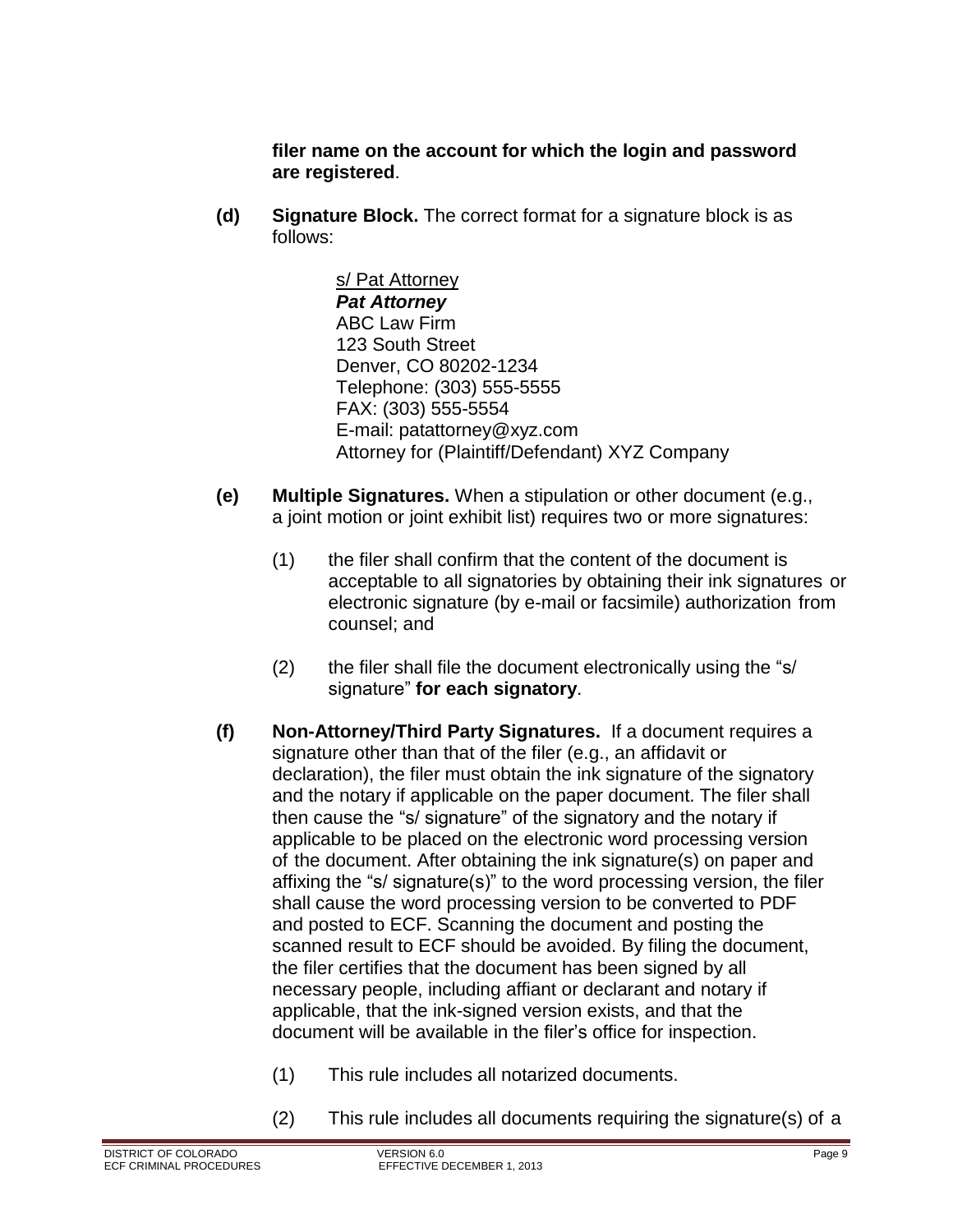non-attorney, but submitted by a filer (e.g. affiant or declarant).

- (3) The electronically filed document as it is maintained on the court's servers shall constitute the official version of that record.
- (4) Upon request by an attorney of record, a *pro se* party or the court, the ink signature version of the document must be made available for inspection.
- (5) Charging documents submitted conventionally shall be maintained by the clerk's office.

#### <span id="page-9-0"></span>**4.4 New Cases**.

- **(a) Initiating Documents From ECF Registrants.** Charging documents (e.g., informations, indictments, superseding indictments, etc.), and information sheets shall be submitted via the secure portal in PDF format. Initiating documents outside of charging documents shall be submitted by e-mail in PDF format. The clerk's office will post these materials to ECF.
	- (1) The ink signature version of the charging document shall be presented to a judicial officer or where required to the clerk's office.
	- (2) Where appropriate, the electronic signature version of the charging document shall contain the statement "Ink signature on file in the clerk's office" in the signature space of the grand jury foreperson or deputy foreperson.

#### **(b) Submitting Initiating Documents by E-mail.**

- **(1) E-mail Address.** The e-mail address for submitting initiating documents is [crnewcases@cod.uscourts.gov.](mailto:crnewcases@cod.uscourts.gov) Except as otherwise stated in these procedures, only initiating documents may be sent to this e-mail address.
- **(2) Subject Line.** In the subject line of the new cases e-mail, indicate the type of document being submitted and the short case title (indictment - *USA v. Smith*) in the subject line.
- **(3) Filing Fee.** Where appropriate, a filing fee shall be submitted. In the e-mail, indicate whether the filing party is: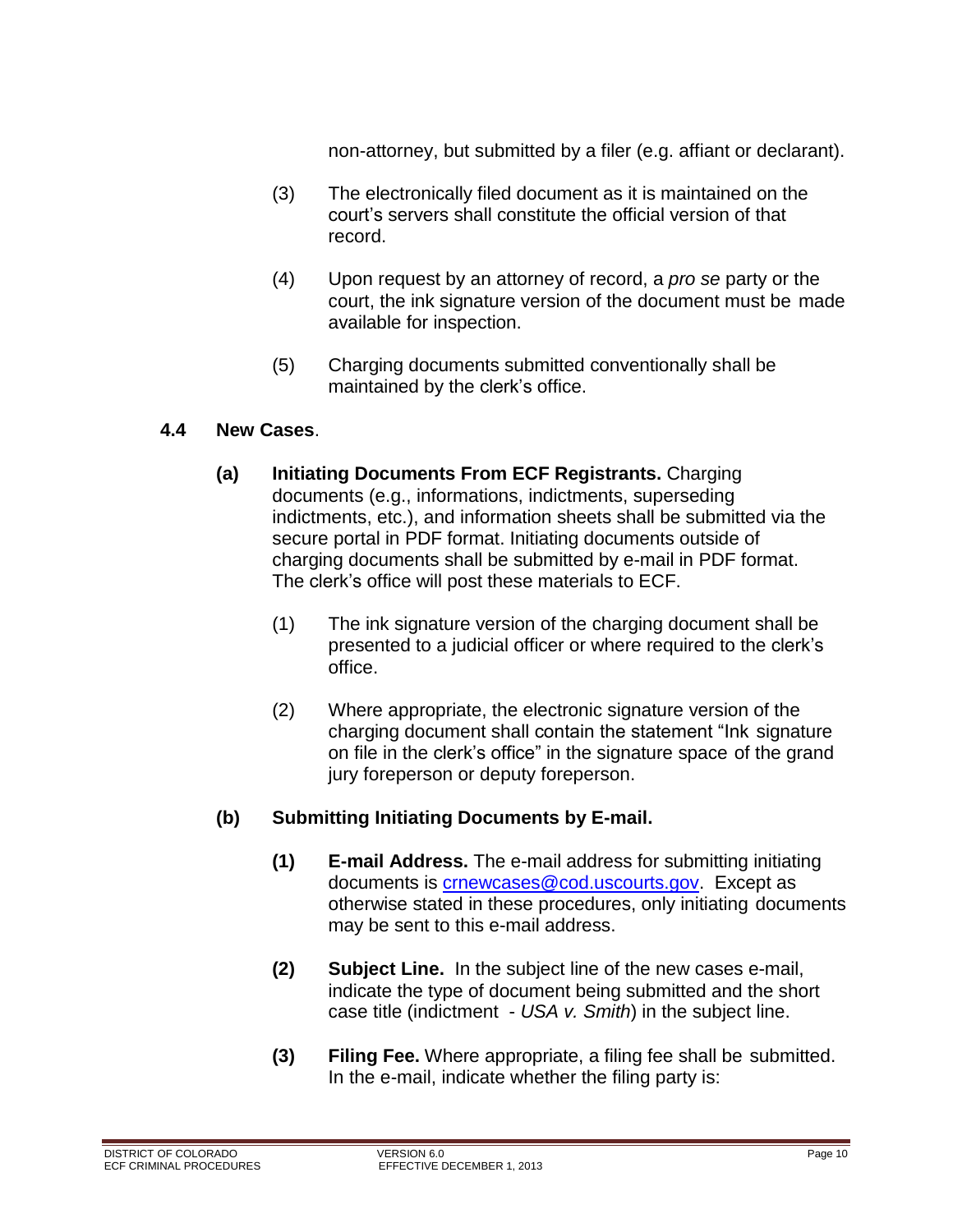- (A) paying the filing fee by cash, check, or money order separately delivered to the clerk's office and, in the case of a check or money order, made payable to "Clerk, U.S. District Court," including the short case title typed or written directly on the memo line of the check or money order;
- (B) paying the filing fee by a credit card not on file with the clerk's office, in which case the filing party will provide the one-time credit card use form located on the court's website attached in the e-mail.
- **(c) Superseding or Amended Charging Documents.** Charging documents to be filed in pending cases must be submitted by following the procedures described in Section 5.4.
- **(d) Warrants.** Warrants may be submitted via the secure portal (see Section 5.4) and will be issued by the clerk and electronically filed in ECF.
- **(e) Summonses**. Summonses shall be submitted through the secure portal (see Section 5.4) and will be issued by the clerk and electronically filed in ECF.
- **(f) State Court Removals.** Copies of state court pleadings in proceedings removed from state court must also be provided in PDF and included with the filing of the initiating documents.
- **(g) Criminal Miscellaneous Cases.** Unless otherwise covered in these procedures, case initiating documents in criminal miscellaneous cases must be submitted by following the procedures described in Section 5.4.

#### <span id="page-10-0"></span>**4.5 Documents that Add or Delete Attorneys**.

**(a) Appearance.** ECF only recognizes an appearance of an attorney or party who (1) signs a pleading/paper, (2) files an entry of appearance in ECF, or (3) is appointed by the court. Attorneys will not receive any Notices of Electronic Filing, unless the attorney also signs a pleading/paper, files an entry of appearance, or is appointed by the court.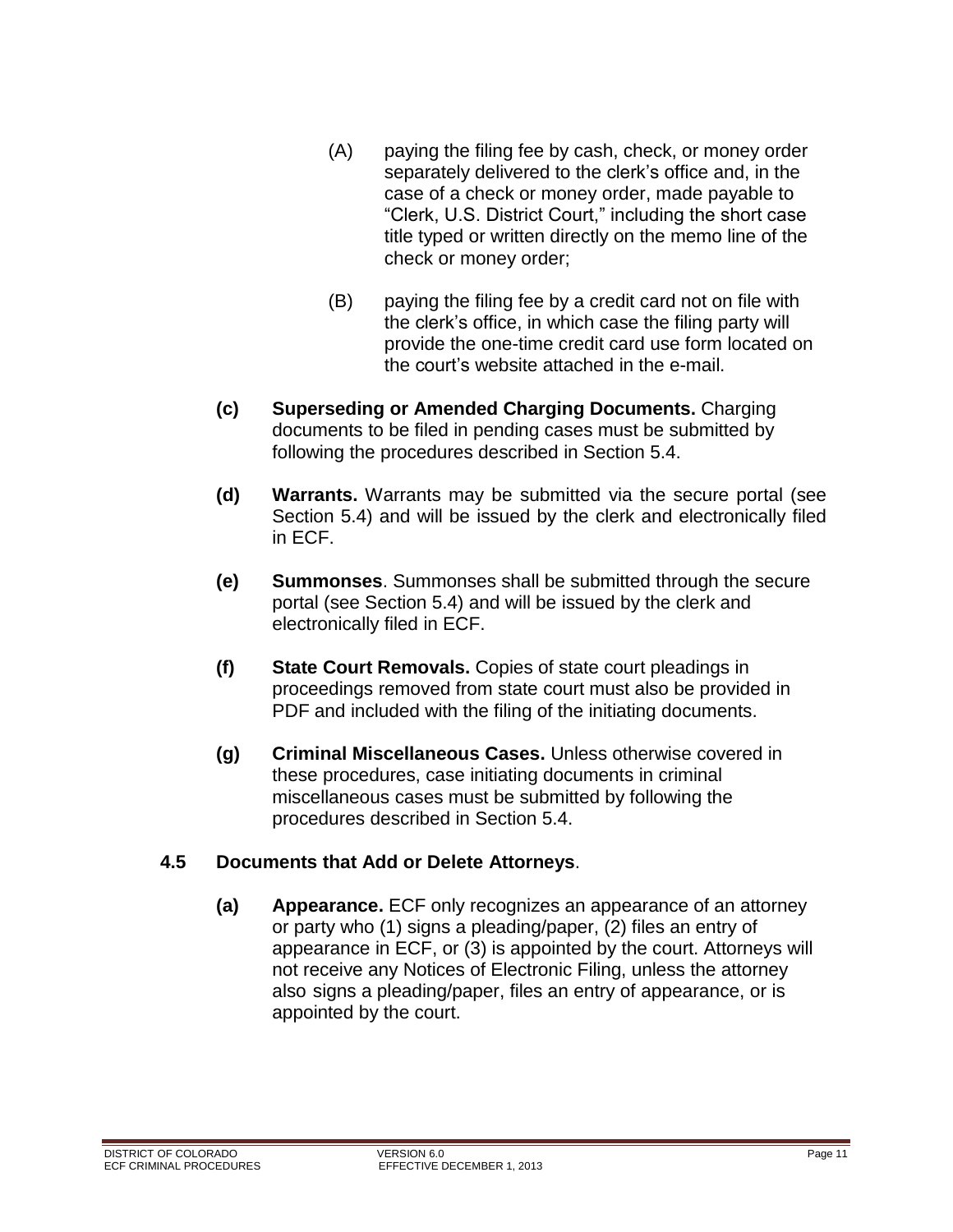- **(b) Withdrawal of Appearance.** Withdrawal of an appearance shall be in accordance with D.C.COLO.LCrR 44.1. Upon entry of the order granting withdrawal, the clerk shall terminate the movant as an attorney of record in that case in ECF.
- **(c) Substitution of Counsel.** Withdrawal and entry shall be done in accordance with the court's local rules and as stated above.
- **(d) Revocation or Modification of Probation or Supervised Release Proceedings.** In a situation regarding revocation or modification of probation or supervised release, where appropriate retained counsel shall promptly enter an appearance in the case. Where counsel is not retained and appointment of counsel is necessary it shall be done by court order and/or appointment under the Criminal Justice Act.

#### <span id="page-11-0"></span>**4.6 Motions Practice.**

- **(a) Motion Needing Immediate Attention.** When a motion requiring immediate attention has been presented, the filer shall call the clerk's office at 303-844-2115 to notify the court of such filing.
- **(b) Leave of the Court.** If filing a document requires leave of the court (e.g., sur-reply brief, etc.), the filer shall post the proposed document as an ECF attachment to the motion. (See Section 5.8 of these procedures concerning filing of attachments.)

#### <span id="page-11-1"></span>**4.7 Service**.

- **(a) Certificate of Service Required.** A certificate of service shall be made part of the pleading in ECF (See Fed. R. Cr. P. and D.C.COLO.LCrR 49.1(d). A certificate of service shall list all parties entitled to service or notice, and the manner in which service or notice was accomplished on each party. Sample language for a certificate of service is attached to these procedures as ECF Form 2.
- **(b) Notice of Electronic Filing Constitutes Service on ECF Participant.** When a pleading or document is filed in ECF, ECF will generate a Notice of Electronic Filing. If a recipient is a registered participant in ECF, the ECF-generated Notice of Electronic Filing shall constitute service of the document.
- **(c) Terminating and Reactivating Electronic Service.** A user receiving electronic service in a case may notify the court that service should be terminated by filing a notice stating either (1) that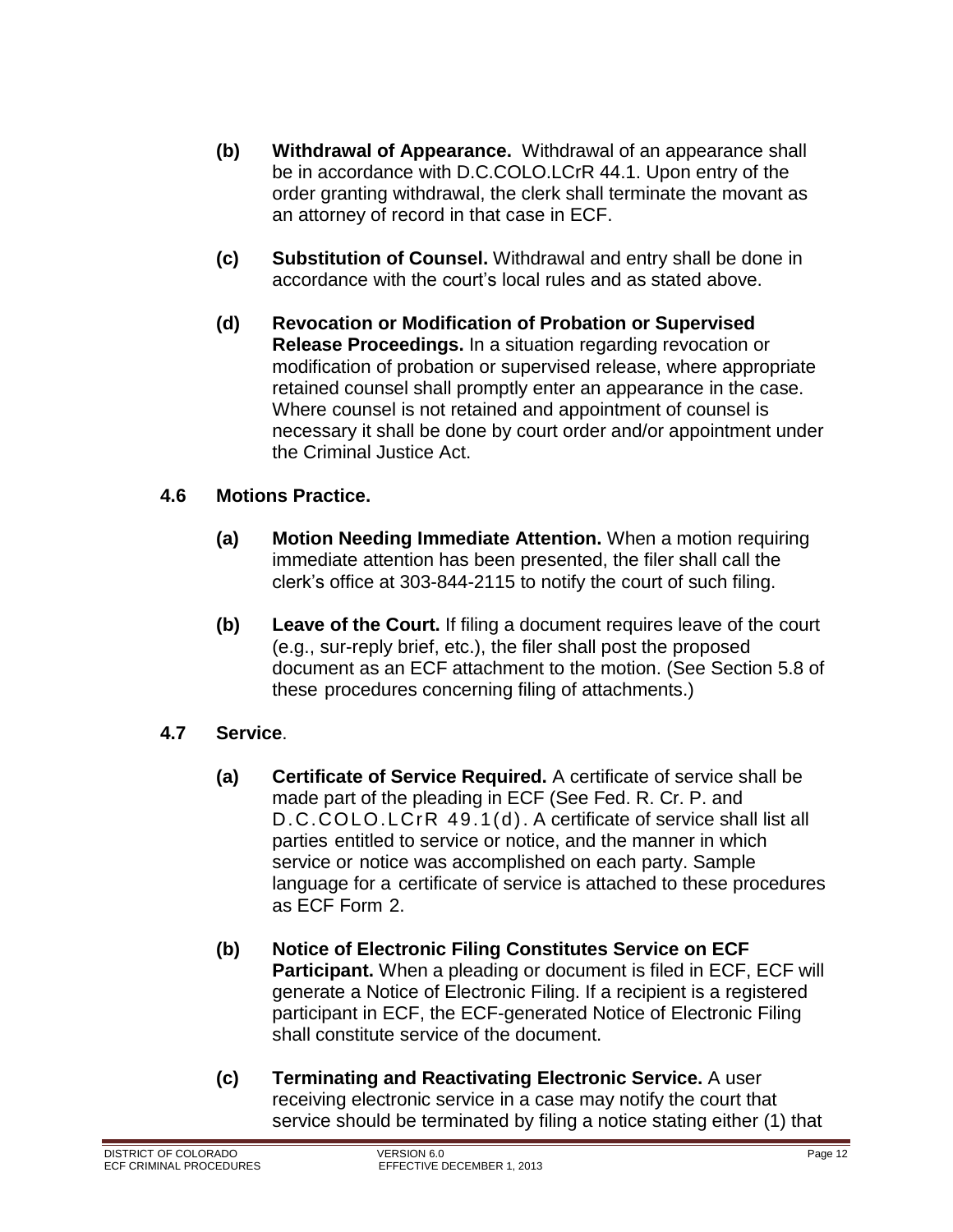an order for withdrawal for the user has been granted or (2) that the party the user represents is no longer pending in the case. Counsel may file a notice re-activating service with the court in those situations where service, but not representation, has been terminated.

- **(d) Service on Parties Not Registered for ECF.** Filers are required to serve copies of any electronically filed pleading, document, or proposed order on parties not registered for ECF according to the Federal Rules of Criminal Procedure.<sup>1</sup> When serving paper copies of documents that have been electronically filed, the filer shall include a copy of the Notice of Electronic Filing to provide the recipient with proof of the filing.
- **(e) Three-Day Rule.** The three-day rule in Fed. R. Cr. P. 45(c) for service by mail shall apply to service by electronic means.
- **(f) Paper Copies.** A filer who is permitted or required to file paper copies of documents shall file with the clerk's office the original, and must also serve paper copies on all parties entitled to service or notice.

#### <span id="page-12-0"></span>**4.8 Oversized Electronic Documents; Exhibits to a Pleading, Motion, Brief, or Other Paper.**

- **(a) Size.** The size limit for each PDF file/document filed in ECF shall be posted in the "Court Information" section on the opening page of the CM/ECF website or on the "Utilities" page when logged into CM/ECF. For the purpose of this procedure, each electronically filed pleading, motion, brief, or other paper, and each exhibit to the pleading, motion, brief, or paper (whether the exhibit is denominated by the filer as an exhibit, attachment, appendix, or otherwise) is a separate PDF file/document. Filing these files/documents in ECF requires use of ECF's attachment feature.
- **(b) Oversized Documents To Be Broken Into Separate Parts.** Any PDF file/document which exceeds the size limit shall be separated into electronic files under the size limit, and each file must then be filed in ECF.
	- **(1) Oversized Pleading, Motion, Brief, or Other Paper.** If the

 $\overline{a}$ 

 $^1$  A filer may check ECF to see if a party is registered to receive e-mail noticing before posting a filing in ECF. This can be accomplished by clicking on the Utilities menu choice. Under the miscellaneous heading, click on the Mailings link. Click on the Mailing Info for a Case link, enter the case number and click on the Submit button. If more than one case matches the case number, a case verification window may appear. The Electronic Mail Notice List and Manual Notice List appears.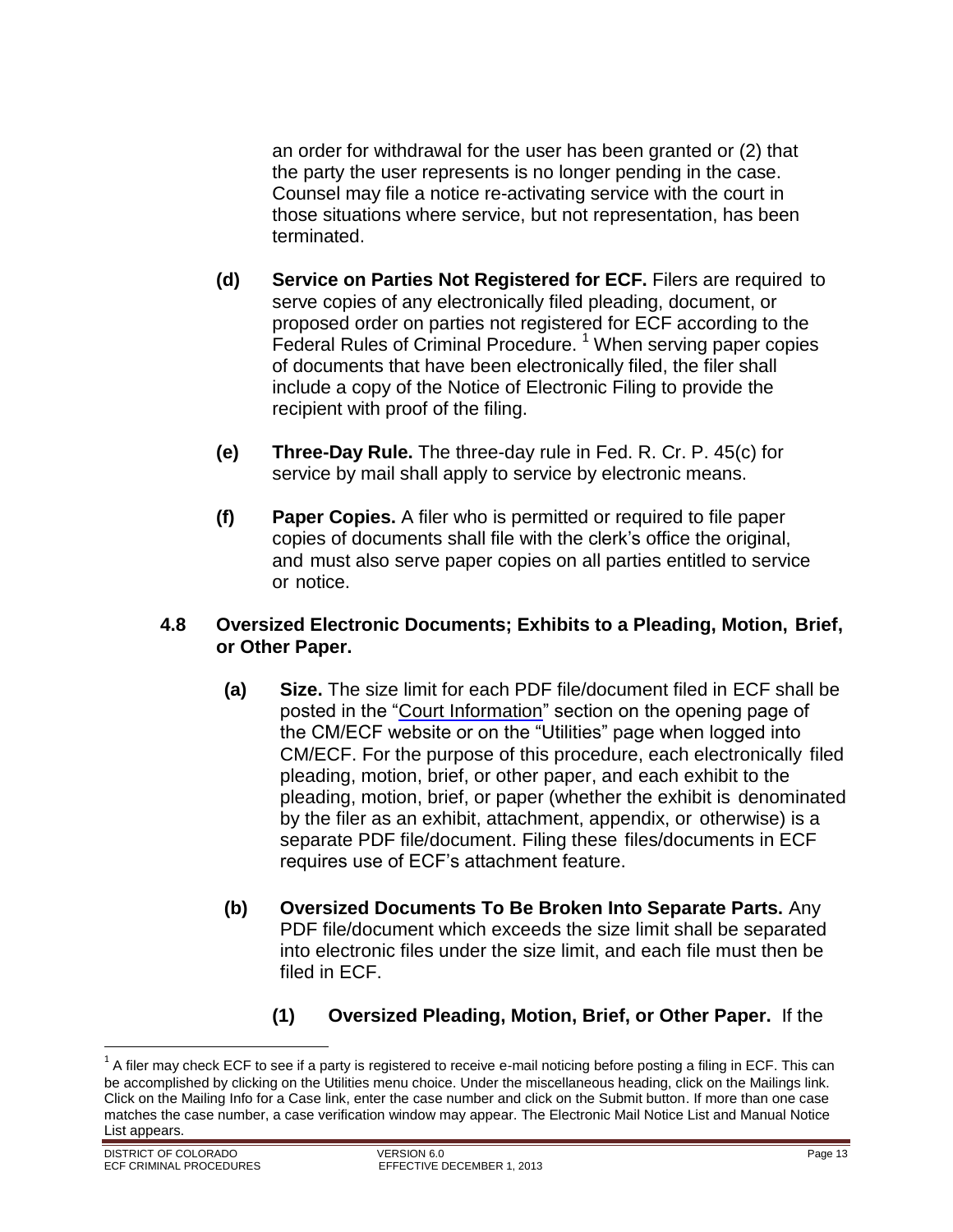oversized document is the pleading, motion, brief, or other paper being filed, the electronic PDF file containing the first part of the pleading, motion, brief, or other paper will be submitted as the main document (e.g., Brief in Support of Motion to Suppress), and the electronic PDF file(s) containing the remaining part(s) of the pleading, motion, brief, or paper will each be submitted as a separate ECF attachment(s) to the main document. The filer must label each part clearly when attaching it in ECF.

- **(2) Oversized Exhibits to an Electronically-Filed Pleading, Motion, Brief, or Paper.** If the oversized document is an exhibit to the pleading, motion, brief, or other paper being filed, the electronic PDF files containing the parts of the exhibit will be submitted as separate, successive ECF attachments to the main document. The filer must label each part clearly when attaching it in ECF.
- **(c) Exhibits to an Electronically Filed Pleading, Motion, Brief, or Paper.** Each exhibit referenced in a pleading, motion, brief or other electronic filing (whether the exhibit is denominated by the filer as an exhibit, attachment, appendix, or otherwise) shall be submitted to ECF as a separate ECF attachment to the main document. The filer must label each exhibit clearly by using the "category" and/or the "description" boxes when attaching it in ECF. The label should accurately reflect the title of the document.
- **(d) Sample(s).** If the filer follows these procedures and the menus in ECF, the docket entry for an oversized document or for a pleading, motion, or brief with exhibits will appear as follows (hyperlinks bolded and underscored):

Sample Docket Entry:

| 01/21/2005 | 185 | MOTION to Suppress Statements filed by Defendant John Doe Pages 1-<br>50. (Attachments: #1 Continuation of Main Document Motion to Suppress<br>Statements Pages 51-70 #2 Affidavit of John Smith #3 Deposition Excerpts<br>Jane Doe's Deposition #4 Exhibit A Log Pages 1-15 #5 Exhibit A Log<br>Pages 16-24 #6 Conventionally submitted Videotape Deposition of John<br>Doe)(gms, ) (Entered: 01/21/2005) |
|------------|-----|------------------------------------------------------------------------------------------------------------------------------------------------------------------------------------------------------------------------------------------------------------------------------------------------------------------------------------------------------------------------------------------------------------|
|------------|-----|------------------------------------------------------------------------------------------------------------------------------------------------------------------------------------------------------------------------------------------------------------------------------------------------------------------------------------------------------------------------------------------------------------|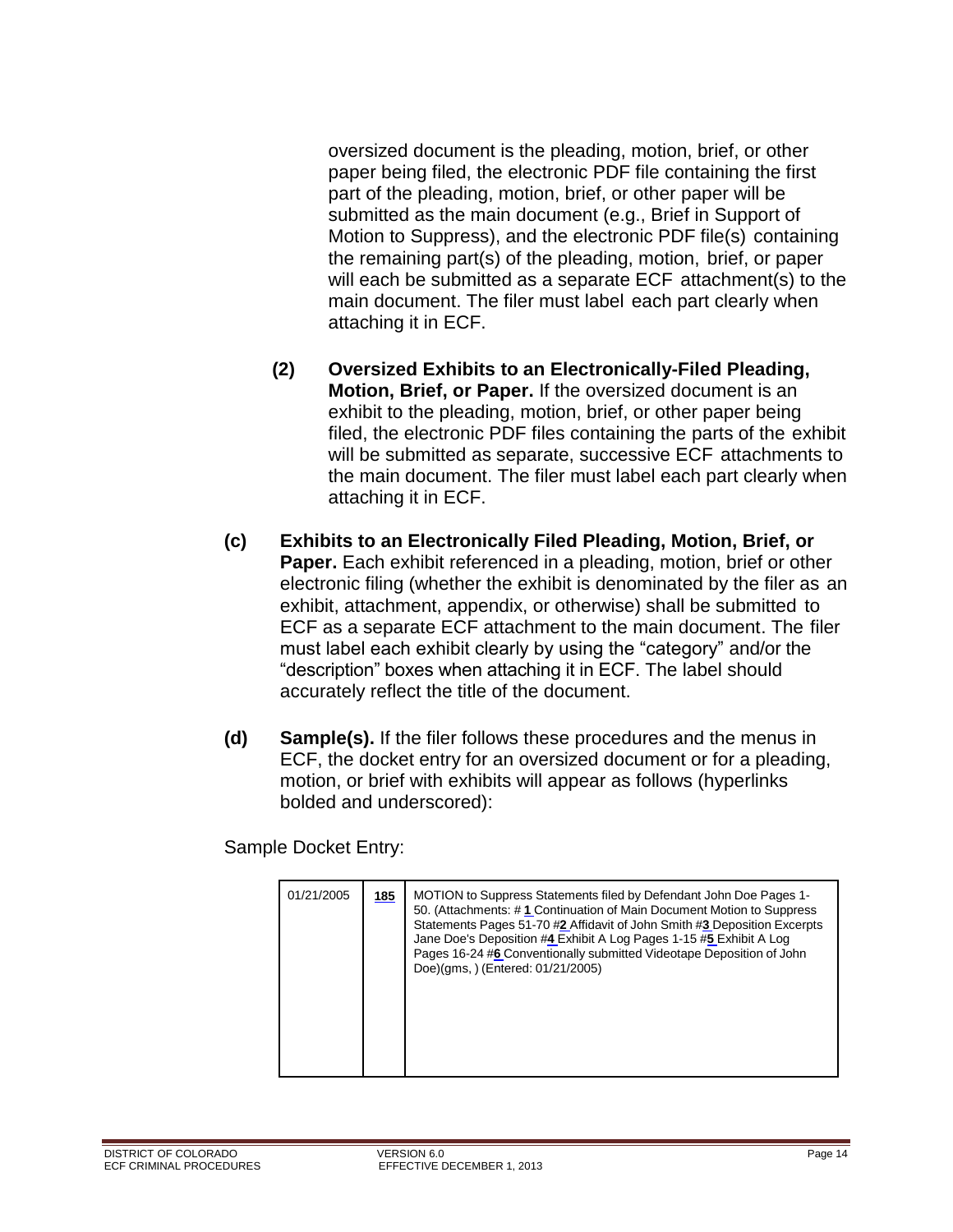Sample of the screen viewed when the hyperlink to sample document #185 is clicked:

| <b>Document Selection Menu</b>        |                                                                            |          |                   |  |  |  |  |
|---------------------------------------|----------------------------------------------------------------------------|----------|-------------------|--|--|--|--|
| Select the document you wish to view. |                                                                            |          |                   |  |  |  |  |
| Document Number: 185                  |                                                                            | 50 pages | $2.5$ mb          |  |  |  |  |
|                                       |                                                                            |          |                   |  |  |  |  |
| <b>Attachment</b>                     | <b>Description</b>                                                         |          |                   |  |  |  |  |
| 1                                     | Continuation of Main Document Motion to Suppress<br>Statements Pages 51-70 | 19 pages | $1.2$ mb          |  |  |  |  |
| $\overline{2}$                        | Affidavit of John Smith                                                    | 2 pages  | $0.5$ mb          |  |  |  |  |
| 3                                     | Deposition Excerpts Jane Doe's Deposition                                  | 3 pages  | 0.7 <sub>mb</sub> |  |  |  |  |
| 4                                     | Exhibit A Log Pages 1-15                                                   | 15 pages | 3.4mb             |  |  |  |  |
| 5                                     | Exhibit A Log Pages 16-24                                                  | 9 pages  | 3.1 <sub>mb</sub> |  |  |  |  |
| 6                                     | Conventionally submitted Videotape Deposition of<br>John Doe               | 1 page   | $0.2$ mb          |  |  |  |  |
| <b>View All or Download All</b>       |                                                                            | 99 pages | $11.2$ mb         |  |  |  |  |

- **(e) Color or Graphics.** Because documents scanned in color or containing graphics take longer to upload, filers must configure scanners to scan documents not in color at 200 dots per inch (dpi).
- **(f) Conventionally Submitted Materials.** A party may conventionally submit, without seeking leave of court, (1) exhibits or materials that cannot be converted to electronic form (e.g., video tape, audio tape, etc.) or (2) documents to be filed with the court, but not originating with an ECF filer (e.g., United States Marshal, a Pretrial or Probation officer, etc.). Conventionally submitted materials generated by ECF filers must be submitted according to the following procedure.
	- **(1) Cover Page.** Conventionally submitted materials shall be submitted with a paper cover page containing the case caption, a description of the materials, and a designation of the pleading or motion to which the materials relate (e.g., "Videotape Deposition of John Doe, Exhibit 7 to Defendant's Motion to Suppress Statements"). *The PDF version of the cover page shall be an ECF attachment to the electronically filed pleading, motion, or paper to which the materials relate*. (See samples above.) *A paper copy of the Notice of Electronic Filing of the ECF attachment shall also be submitted to the clerk's office with the materials*.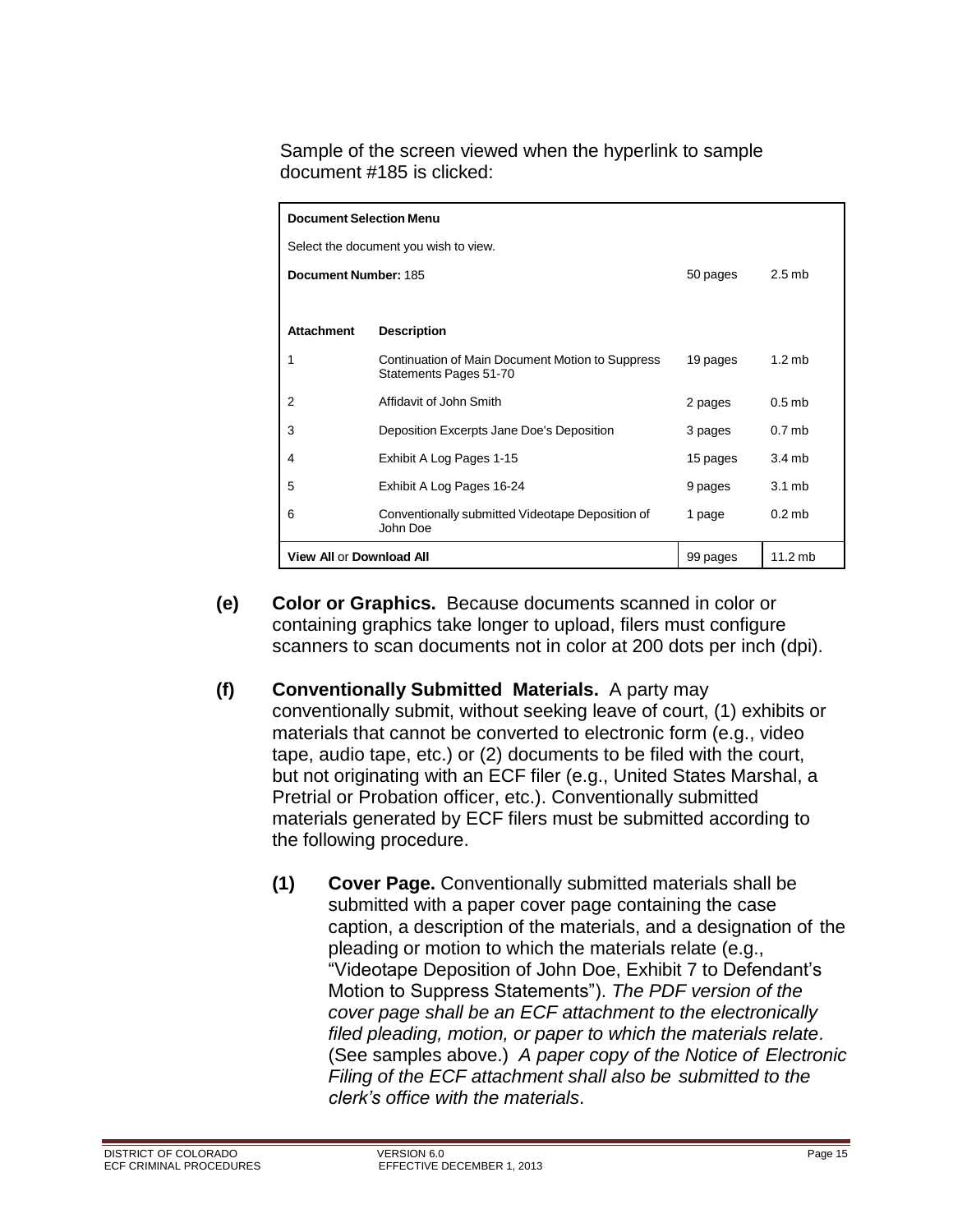- **(2) Service.** The filer must serve the conventionally submitted materials on all other parties. The Notices of Electronic Filing generated by the electronic filing of the cover page and by the court's text-only entry noting receipt of the materials shall not constitute service.
- <span id="page-15-0"></span>**4.9 Trial Documents.** Trial documents such as proposed jury instructions, exhibit lists, and proposed voir dire questions shall be electronically filed in ECF so that their filing can be part of the official record. A judicial officer also may impose additional requirements to facilitate use of the documents at trial (e.g., require paper or require that a Word Perfect or Word version of the documents be submitted on disk or CD or sent to the chambers e-mail address listed in Appendix A). Any additional requirements may be found by reviewing the judicial officers' procedures on the court's web site by clicking [HERE.](http://www.cod.uscourts.gov/JudicialOfficers.aspx) All versions of trial documents, including proposed jury instructions, submitted electronically to the judicial officer pursuant to this section must be in Word or WordPerfect format.

#### <span id="page-15-1"></span>**4.10 Docket Entries To Be Made by Filer**.

- **(a) Title of Docket Entry.** The filer is responsible for designating an appropriate docket entry title by using one of the docket event categories prescribed by the court. If the filer is in doubt, he or she should contact the ECF help desk for assistance.
- **(b) Correction of Docket Entry.** After a document is filed in ECF, corrections to the docket can only be made by the clerk's office. ECF will not permit the filer to make changes to a document or docket entry after the transaction has been submitted.

#### <span id="page-15-2"></span>**4.11 Correction of Filings**.

- **(a) Documents Filed in Error in Correct Case.** A document filed in error in the correct case (e.g., wrong version of the document attached, wrong event code, etc.) shall remain a part of the record as filed. Upon discovery of an error, the filer shall immediately post the correct document in the case in ECF, and modify the title of the pleading as appropriate (e.g., Amended).
- **(b) Document Filed in Wrong Case.** If a document is filed in the wrong case the filer shall:
	- (1) call the Criminal Case Administrator (303/844-2115), and
	- (2) file the document in the correct case.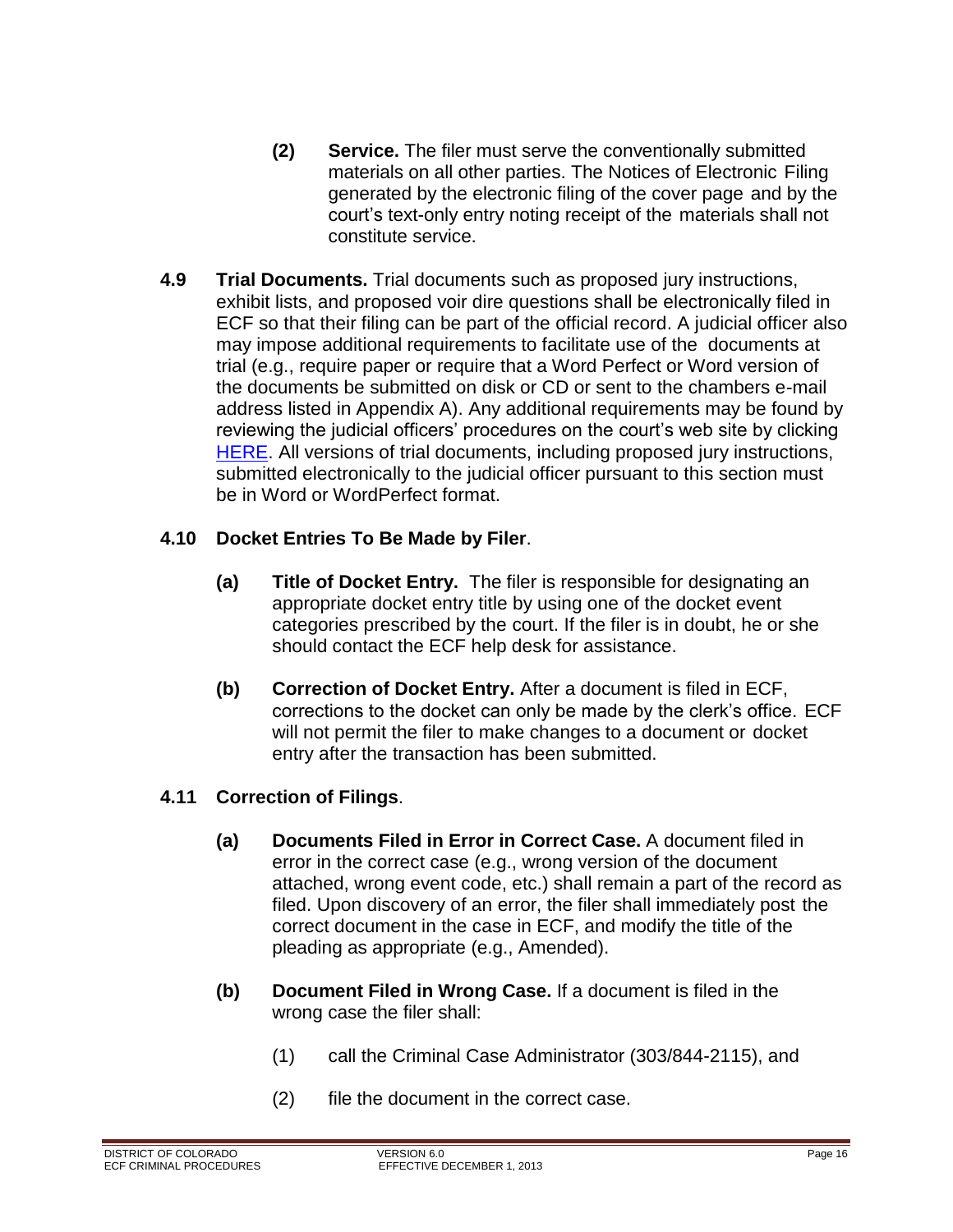#### <span id="page-16-0"></span>**4.12 Proposed Orders.**

- **(a) How to Submit to ECF.**
	- (1) A proposed order may be submitted electronically in ECF as an ECF attachment to the motion requesting the relief to be ordered.
- **(b) Signed Orders.** The clerk shall enter all signed orders on the docket in ECF.
- <span id="page-16-1"></span>**4.13 Notice of Court Orders and Judgments.** Immediately upon the entry of an order or judgment on the docket in ECF, a Notice of Electronic Filing will be sent which constitutes the notice required under Fed.R.Crim.P. 32 and 49. The clerk shall give notice in paper form to a person who has not consented to electronic service in accordance with the Federal Rules of Criminal Procedure.

#### <span id="page-16-2"></span>**4.14 Entry on Docket by Clerk**.

- **(a) Fed. R. Cr. P. 32, 49, and 55.** All orders, decrees, judgments, and proceedings of the court filed in ECF shall constitute entry on the docket kept by the clerk under Fed.R.Crim.P. 32, 49, and 55.
- **(b) Same Force and Effect.** Any order or other court-issued document filed electronically without the manual signature of a judicial officer or clerk has the same force and effect as if the judicial officer or clerk had signed a paper copy of the order and it had been entered on the docket in a conventional manner.
- **(c)** "**Text Only Order**" **Docket Entry.** An order may be issued as a "text only order" entry on the docket, without an attached document. Such orders are official and binding. A judicial officer or the Clerk's office, if appropriate, may issue routine orders or notices by a "text only" docket entry for which ECF will generate a Notice of Electronic Filing and email notification to parties in ECF. In such cases, no PDF document will be attached. The "text only order" will constitute the court's only documentation on the matter. Copies of a Notice of Electronic Filing for the "text only" docket entry will be sent in paper format to those not using ECF.
- <span id="page-16-3"></span>**4.15 Appeals in General.** When a notice of appeal is filed in ECF, it is not necessary to provide the court with paper copies of the notice for service on the other parties. The Notice of Electronic Filing generated by the system will constitute the copy the clerk is required to serve under Fed. R. App. P. 3(d). See Section 5.4(b)(3). regarding filing fees.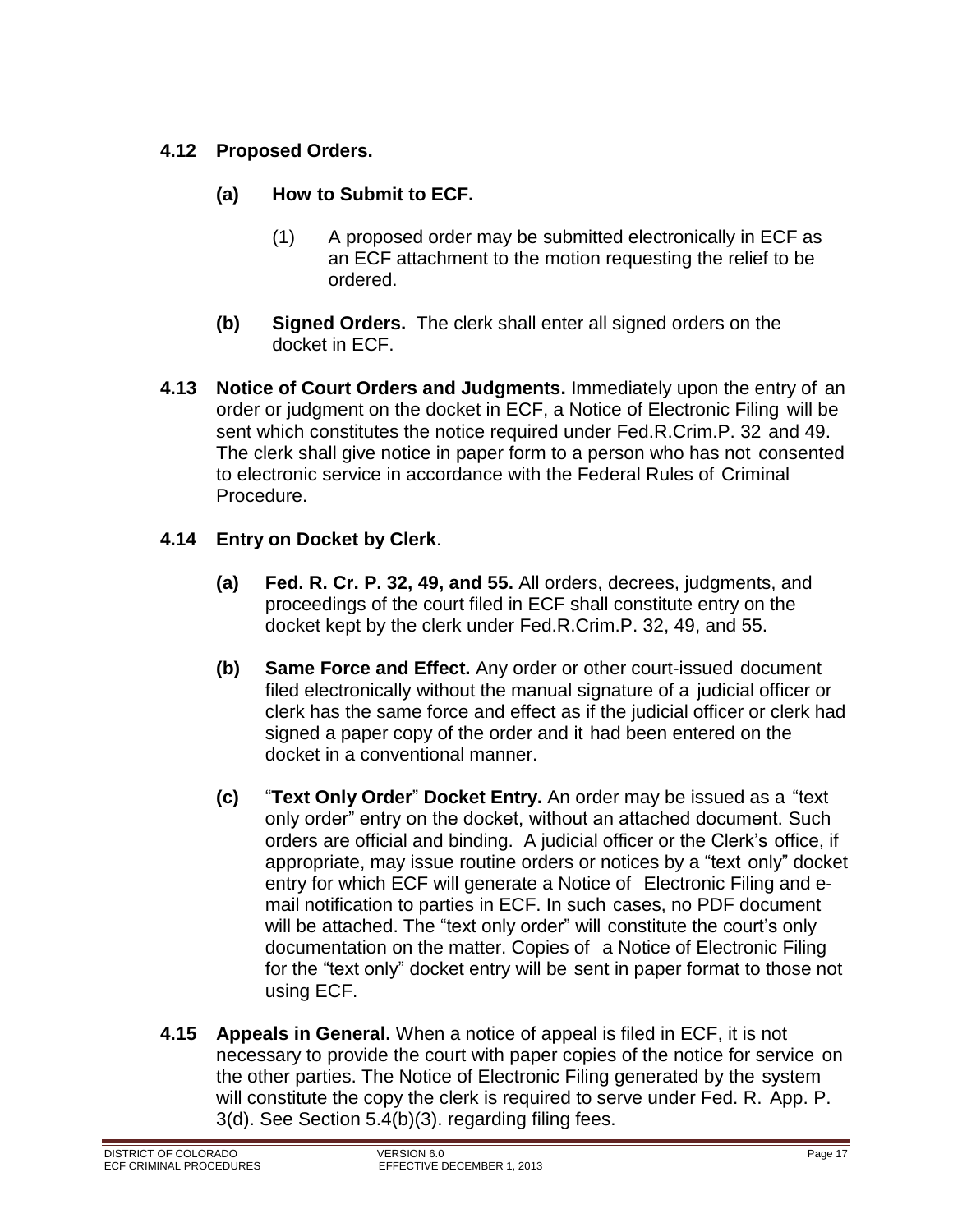### <span id="page-17-1"></span><span id="page-17-0"></span>**V. PUBLIC ACCESS TO DOCUMENTS AND PROCEEDINGS**

#### **5.1 Filing of Cases and Documents Under Restriction.**

#### **(a) Restricted Cases.**

- **(1) Commencing an Action.** When commencing an action either under restriction or pursuant to statute, it shall be done in accordance with D.C.COLO.LCrR 47.1 and Section 5.4. of these procedures.
- **(2) Appearance in Case.** After commencement of an action, an attorney or *pro se* party entering their appearance must file the initial document electronically (See D.C.COLO.LCrR 44.1 and D.C.COLO.LAttyR 3).
- **(3) Filing Electronically.** Once commenced, except for the parties' initial filing, all subsequent documents shall be filed using ECF.
- **(4) Service of Documents.** Parties should not use the court's electronic notice facilities to serve documents in restricted cases. A redacted NEF will be sent on documents filed in restricted cases. Service should be made in accordance with the Federal Rules of Criminal Procedure.
- **(5) Viewing Restricted Cases.** Parties to the case and the court may view docket entries and documents in restricted cases.

#### **(b) Document Restriction Level 1 (access limited to case participants and the court).**

**(1) Filing Restricted Documents.** Any document ordered to be filed under restriction or a document where the filing party is contemporaneously filing a motion to restrict the document shall be filed using ECF.

The document should be filed using the docket event "Restricted Document level .........." (i.e., Level 1 = access limited to case participants and the court).

**(2) Service of Documents.** A redacted NEF will be sent on documents filed and access to the document is available via the NEF. If a party is not authorized to file electronically, service should be made in accordance with the Federal Rules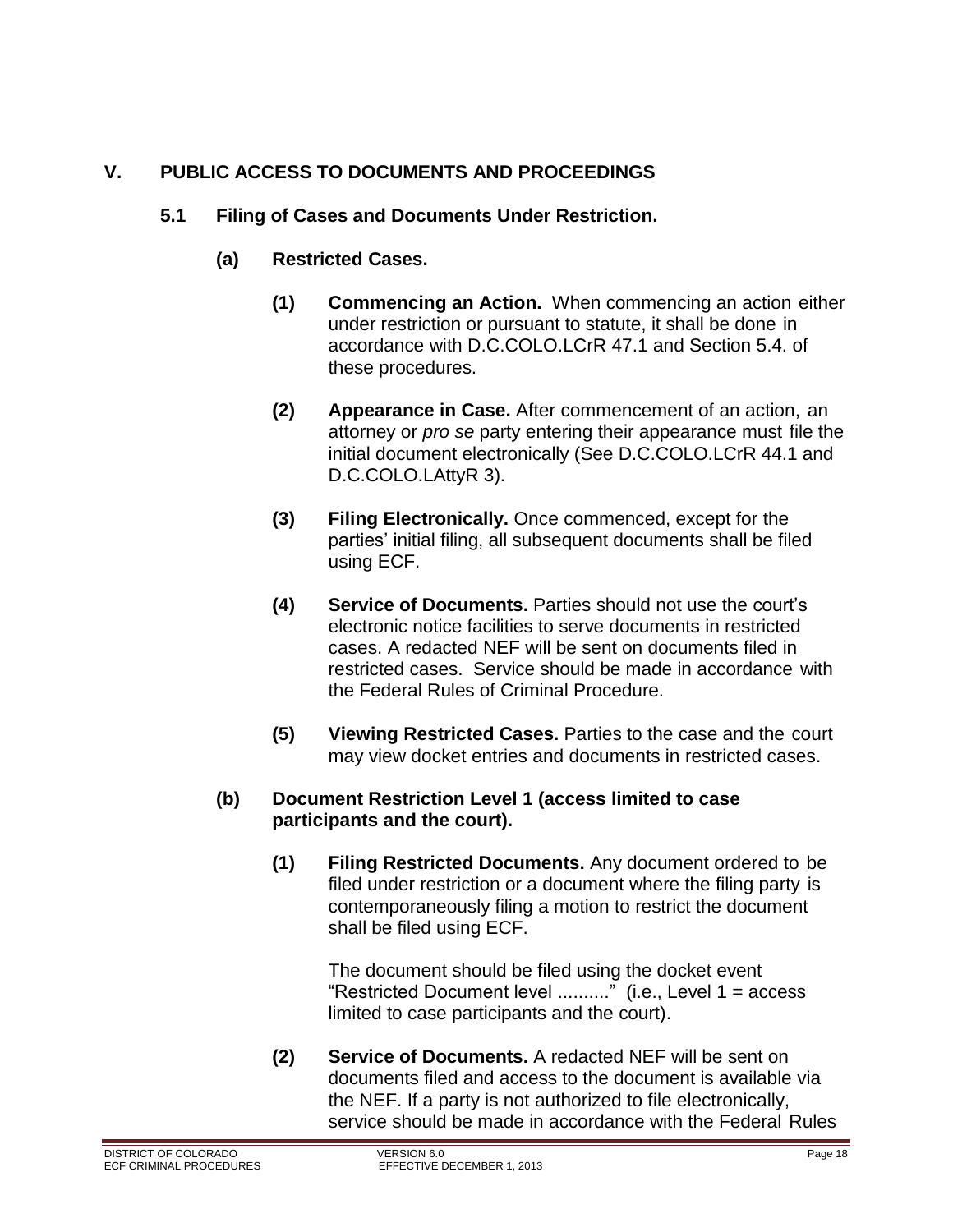of Criminal Procedure and a certificate of mailing must be attached to the filed document.

- **(c) Document Restriction Level 2 (access limited to applicable parties and the court).**
	- **(1) Filing Restricted Documents.** Any document ordered to be filed under restriction or a document where the filing party is contemporaneously filing a motion to restrict the document shall be filed using ECF.
	- (2) The document should be filed using the docket event "Restricted Document level .........." (i.e., Level 2 = access limited to the applicable parties and the court).
	- **(3) Service of Documents.** A redacted NEF will be sent on documents filed and the applicable parties and the court may access the document via the NEF. If a party is not authorized to file electronically, service should be made in accordance with the Federal Rules of Criminal Procedure and a certificate of mailing must be attached to the filed document.

#### **(d) Document Restriction Level 3 (access limited to the filer and the court).**

**(1) Filing Restricted Documents.** Any document ordered to be filed under restriction or a document where the filing party is contemporaneously filing a motion to restrict the document shall be filed using ECF.

> The document should be filed using the docket event "Restricted Document level .........." (i.e., Level 3 = access limited to the filer and the court).

**(2) Service of Documents.** A redacted NEF will be sent on documents filed and the filing party and the court may access the document via the NEF. If a party is not authorized to file electronically, service should be made in accordance with the Federal Rules of Criminal Procedure and a certificate of mailing must be attached to the filed document.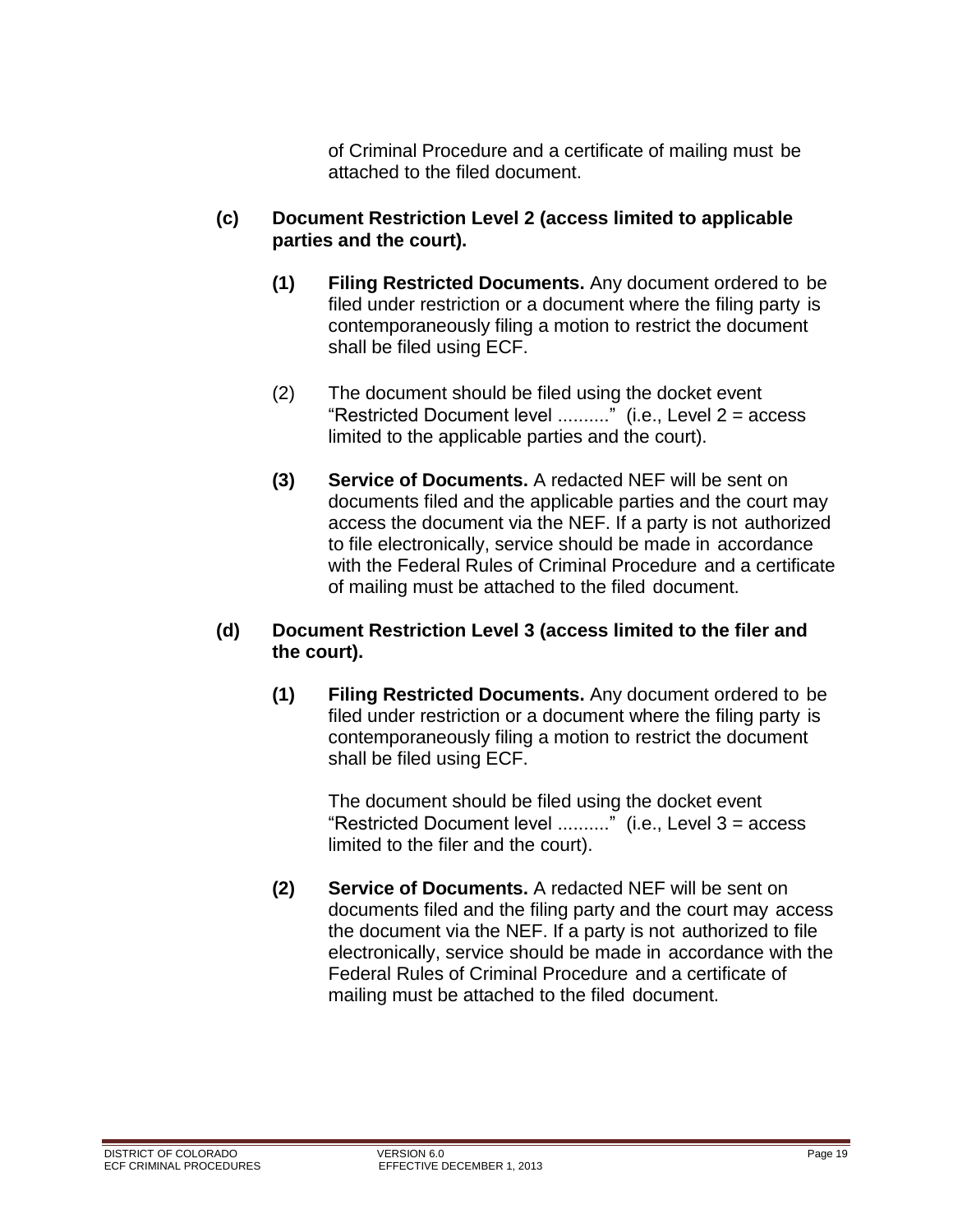- **(e) Document Restriction Level 4 (access limited to the court).**
	- **(1) Filing Restricted Documents.** Any document ordered to be filed under restriction or a document where the filing party is contemporaneously filing a motion to restrict the document shall be filed using ECF.

The document should be filed using the docket event "Restricted Document level .........." (i.e., Level 4 - access limited to the court).

- **(2) Service of Documents.** A redacted NEF will be generated for the restricted document but the parties will not have access via the NEF. Service should be made in accordance with the Federal Rules of Criminal Procedure and a certificate of mailing must be attached to the filed document.
- **(f) Exceptions.** Document types such as search warrants, pen registers, wiretaps and other documents noted in D.C.Colo.LCivR 47.1 should be presented to the court electronically via the secure portal. A judicial officer may direct the submission of documents using normal restricted ECF procedures, or may otherwise handle and address the document as deemed most appropriate.
- <span id="page-19-0"></span>**5.2 CJA Submissions.** A party who seeks to submit or file a document without giving notice to other parties should file the document electronically using the appropriate CJA document docket event, and will be treated as a restricted level 3 document under these procedures (See D.C.COLO.LCrR 47.1(f)(2). CJA forms should be filed using the docket events available for these documents (e.g., CJA Form 21).
	- **(a) Service of Documents.** A redacted NEF will be generated for the restricted document and the filer and the court may view the document via the NEF. The NEF will only contain the statement "Restricted Document Level 3," or the name of the CJA form. Service should be made in accordance with the Federal Rules of Criminal Procedure and a certificate of mailing must be attached to the filed document.
- <span id="page-19-1"></span>**5.3 Documents Submitted for In Camera Review.** A party who seeks to present a document to a judicial officer for in camera review, whether acting on the party's own initiative or pursuant to a court order, shall present the document to the judicial officer by electronically filing in CM/ECF or in accordance with judicial practice standards.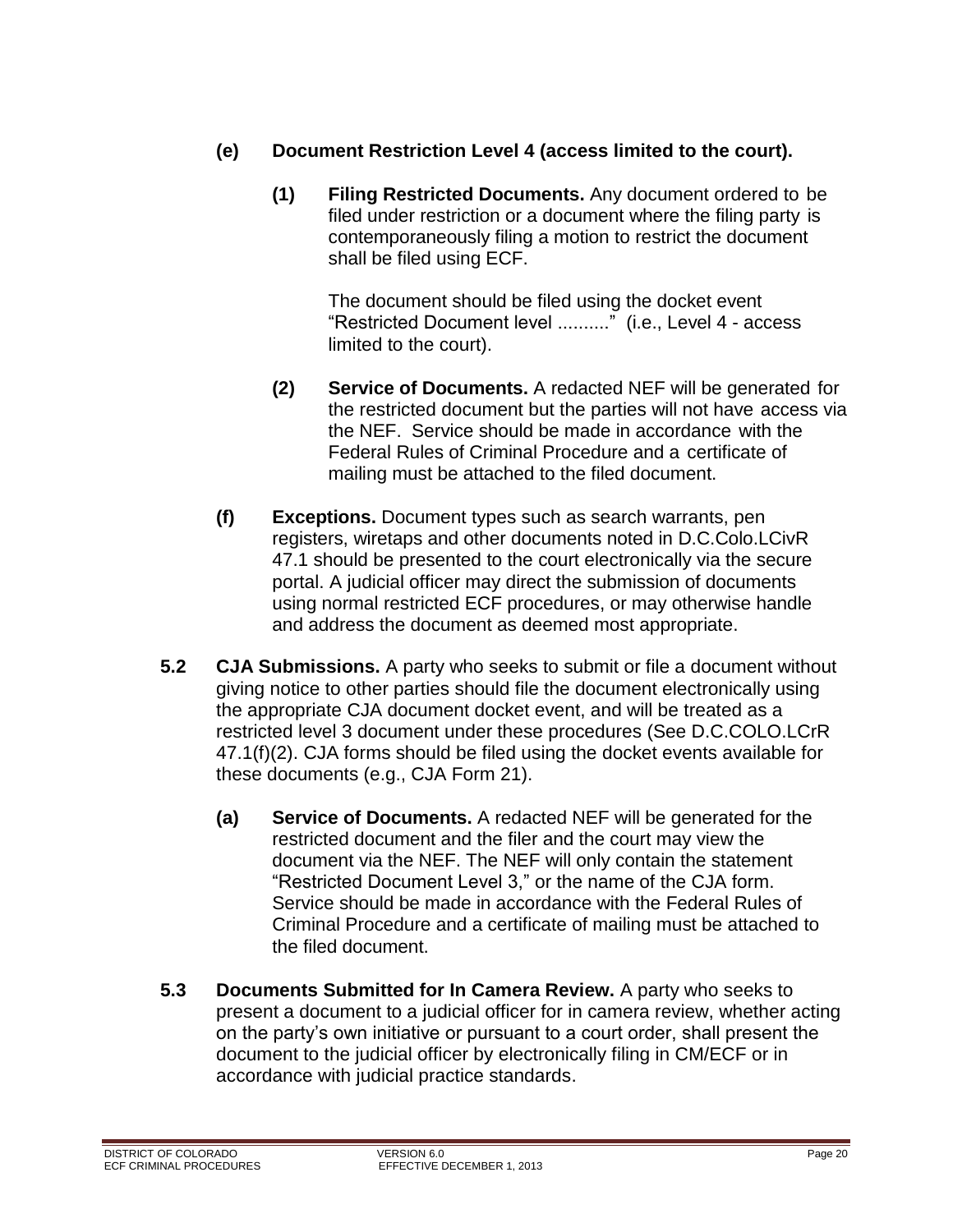- <span id="page-20-0"></span>**5.4 Grand Jury Matters.** All grand jury matters which are restricted by law or court order shall not be publicly accessible via ECF. Documents in grand jury matters shall be filed according to Section 6.1(a) of these procedures.
- <span id="page-20-1"></span>**5.5 Juvenile Matters.** All juvenile criminal matters which are restricted shall not be publicly accessible via ECF. Documents in juvenile criminal matters shall be filed according to Section 6.1(a) of these procedures.
- <span id="page-20-2"></span>**5.6 Documents Unavailable for Public Review.** The following documents are restricted and shall not be publicly available for review:
	- psychiatric and psychological reports or medical records, including those regarding treatment or diagnosis;
	- unexecuted summonses or warrants of any kind (e.g., search warrants, arrest warrants);
	- pretrial bail or presentence investigation reports;
	- juvenile records;
	- financial affidavits seeking representation pursuant to the Criminal Justice Act; and
	- restricted requests for authorization of investigative, expert or other services pursuant to the Criminal Justice Act.

#### <span id="page-20-3"></span>**VI. POST-JUDGMENT PROCESS**

Parties needing to have writs and other post-judgment process issued by the court shall submit the items electronically in CM/ECF. If appropriate for issuance, the clerk shall sign, seal, and return the documents electronically to the filing party for service.

#### <span id="page-20-5"></span><span id="page-20-4"></span>**VII. HYPERLINKS**

- **7.1 Types of Hyperlinks.** Electronically filed documents may contain the following types of hyperlinks:
	- (a) hyperlinks to other portions of the same document; and
	- (b) hyperlinks to a location on the Internet that contains a source document for a citation.
- <span id="page-20-6"></span>**7.2 Standard Citation Format Required.** Hyperlinks to cited authority may not replace standard citation format. Complete citations must be included in the text of the filed document.
- <span id="page-20-7"></span>**7.3 Limitation.** Neither a hyperlink, nor any site to which it refers, shall be considered part of the official record. Hyperlinks are simply convenient mechanisms for accessing material cited in a filed document.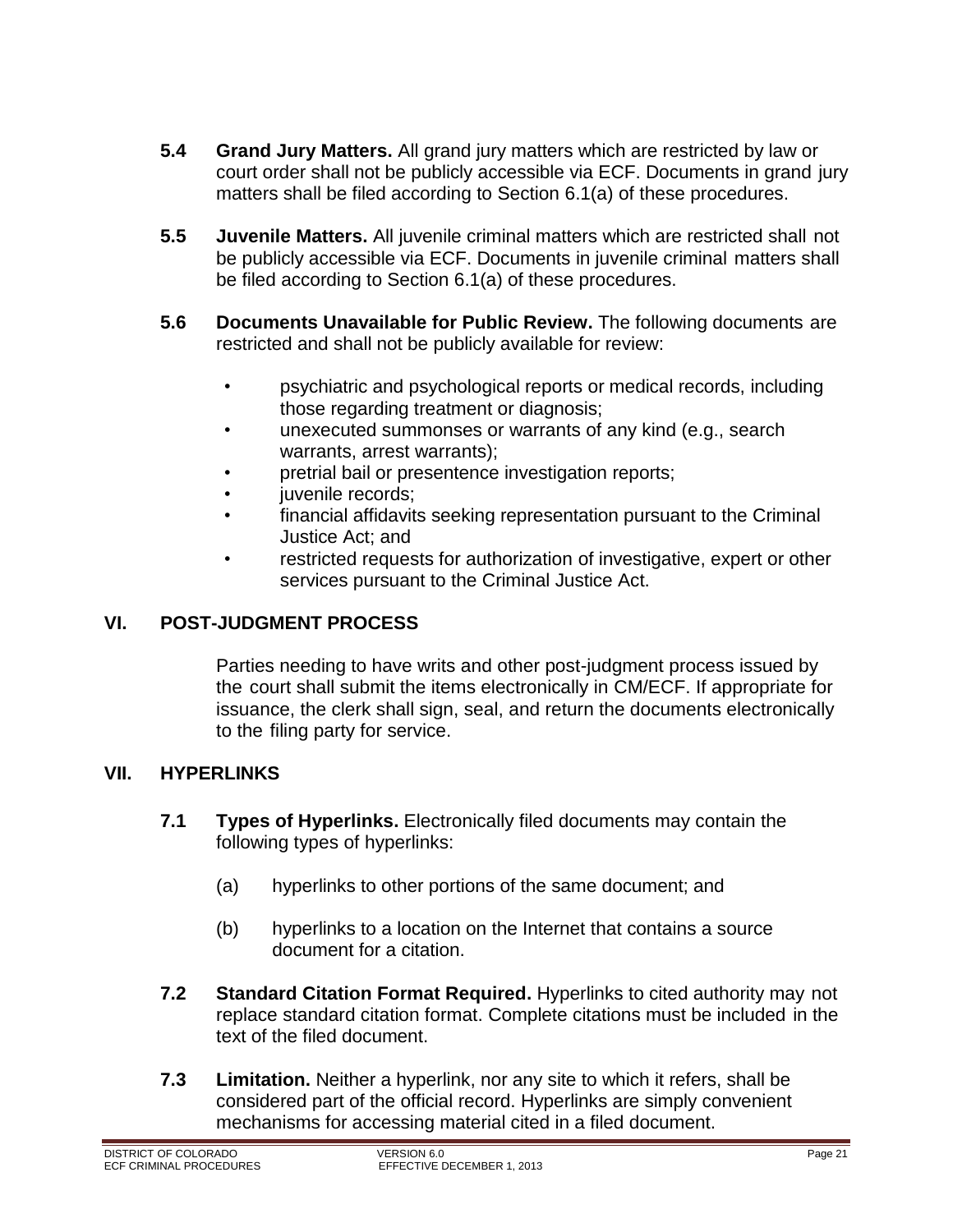<span id="page-21-0"></span>**7.4 Disclaimer.** The court accepts no responsibility for, and does not endorse, any product, organization, or content at any hyperlinked site, or at any site to which that site may be linked. The court accepts no responsibility for the availability or functionality of any hyperlink.

#### <span id="page-21-1"></span>**VIII. PRIVACY POLICY**

See Federal Rule of Criminal Procedure 49.1. See General Order 2007-3.

#### <span id="page-21-3"></span><span id="page-21-2"></span>**IX. PUBLIC ACCESS TO ECF**

- **9.1 Access at the Clerk's Office.** Access to ECF is available to the public at no charge at the clerk's office during regular business hours. (See D.C.COLO.LCivR 7.2)
- <span id="page-21-4"></span>**9.2 Paper Copies and Certified Copies.** Paper copies and certified copies of electronically filed documents may be purchased at the clerk's office. The fee for copying and certifying will be in accordance with 28 U.S.C. § 1914.
- <span id="page-21-5"></span>**9.3 Internet Access.** Remote electronic access to ECF is limited to subscribers to PACER. The Judicial Conference of the United States has ruled that a user fee will be charged for remotely accessing certain detailed case information, such as filed documents and docket sheets in civil cases. Any member of the public may apply for a PACER account.

**APPENDICIES** *APPENDICIES*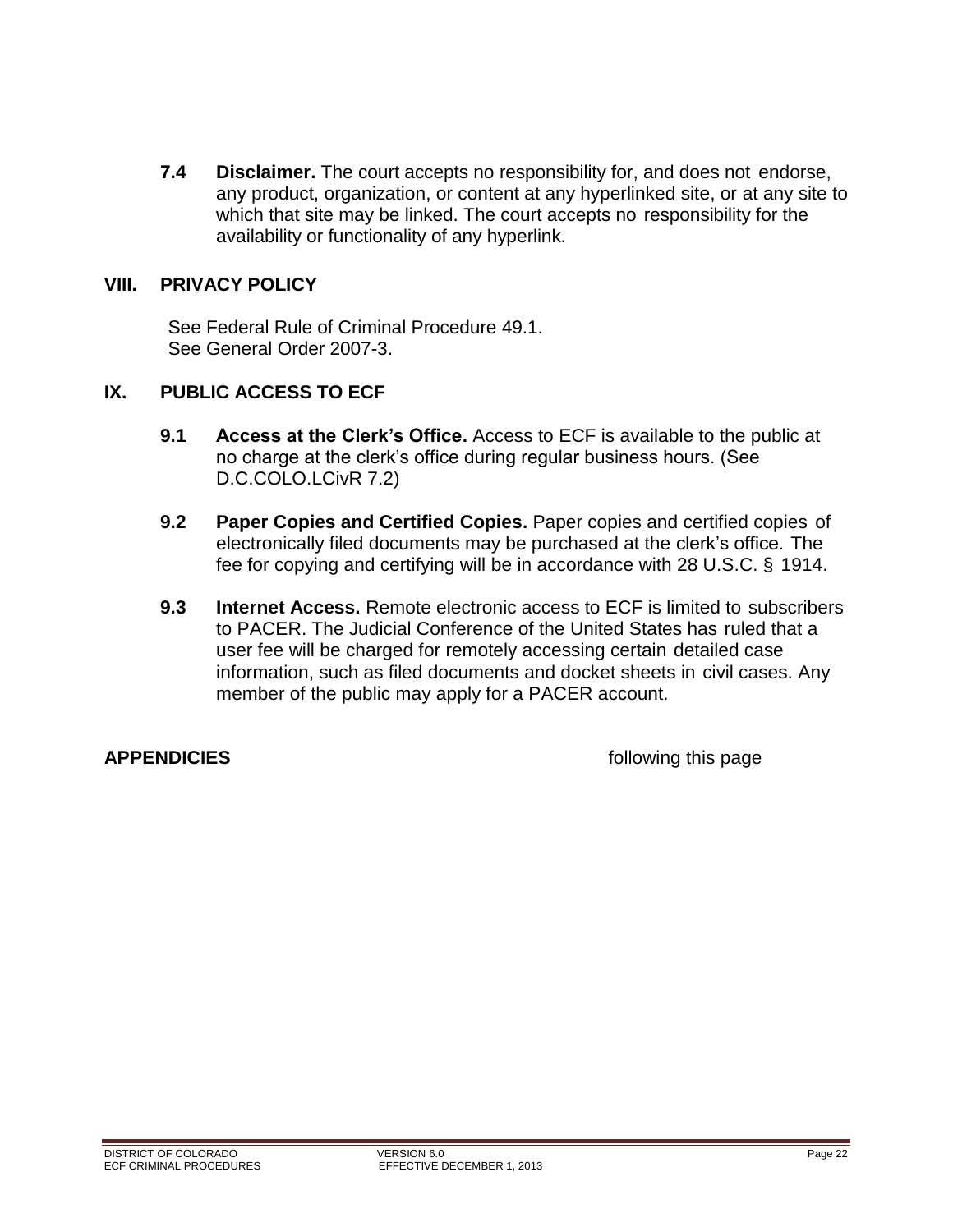## **Judicial Officer E-mail Addresses**

| <b>JUDICIAL OFFICER</b>              | <b>E-MAIL ADDRESS</b>                   |  |  |
|--------------------------------------|-----------------------------------------|--|--|
|                                      |                                         |  |  |
| Chief Judge Marcia S. Krieger        | Krieger_chambers@cod.uscourts.gov       |  |  |
| Senior Judge Richard P. Matsch       | Matsch_chambers@cod.uscourts.gov        |  |  |
| Senior Judge John L. Kane            | Kane_chambers@cod.uscourts.gov          |  |  |
| Senior Judge Lewis T. Babcock        | Babcock_chambers@cod.uscourts.gov       |  |  |
| Senior Judge Wiley Y. Daniel         | Daniel_chambers@cod.uscourts.gov        |  |  |
| Judge Robert E. Blackburn            | Blackburn_chambers@cod.uscourts.gov     |  |  |
| Judge Philip A. Brimmer              | Brimmer_chambers@cod.uscourts.gov       |  |  |
| Judge Christine M. Arguello          | Arguello_chambers@cod.uscourts.gov      |  |  |
| Judge William J. Martínez            | Martinez_chambers@cod.uscourts.gov      |  |  |
| Judge R. Brooke Jackson              | Jackson_chambers@cod.uscourts.gov       |  |  |
| Judge Raymond P. Moore               | Moore_chambers@cod.uscourts.gov         |  |  |
| Senior Circuit Judge David M. Ebel   | Ebel_chambers@cod.uscourts.gov          |  |  |
| Magistrate Judge Michael J. Watanabe | Watanabe_chambers@cod.uscourts.gov      |  |  |
| Magistrate Judge Boyd N. Boland      | Boland_chambers@cod.uscourts.gov        |  |  |
| Magistrate Judge Craig B. Shaffer    | Shaffer_chambers@cod.uscourts.gov       |  |  |
| Magistrate Judge Michael E. Hegarty  | Hegarty_chambers@cod.uscourts.gov       |  |  |
| Magistrate Judge Kristen L. Mix      | Mix_chambers@cod.uscourts.gov           |  |  |
| Magistrate Judge Kathleen M. Tafoya  | <u>Tafoya_chambers@cod.uscourts.gov</u> |  |  |
| Magistrate Judge Gordon P. Gallagher | Gallagher_chambers@cod.uscourts.gov     |  |  |
| Magistrate Judge David L. West       | West_chambers@cod.uscourts.gov          |  |  |

<span id="page-22-0"></span>Proposed orders for visiting judges should be submitted pursuant to the home court preferences of the visiting judge.